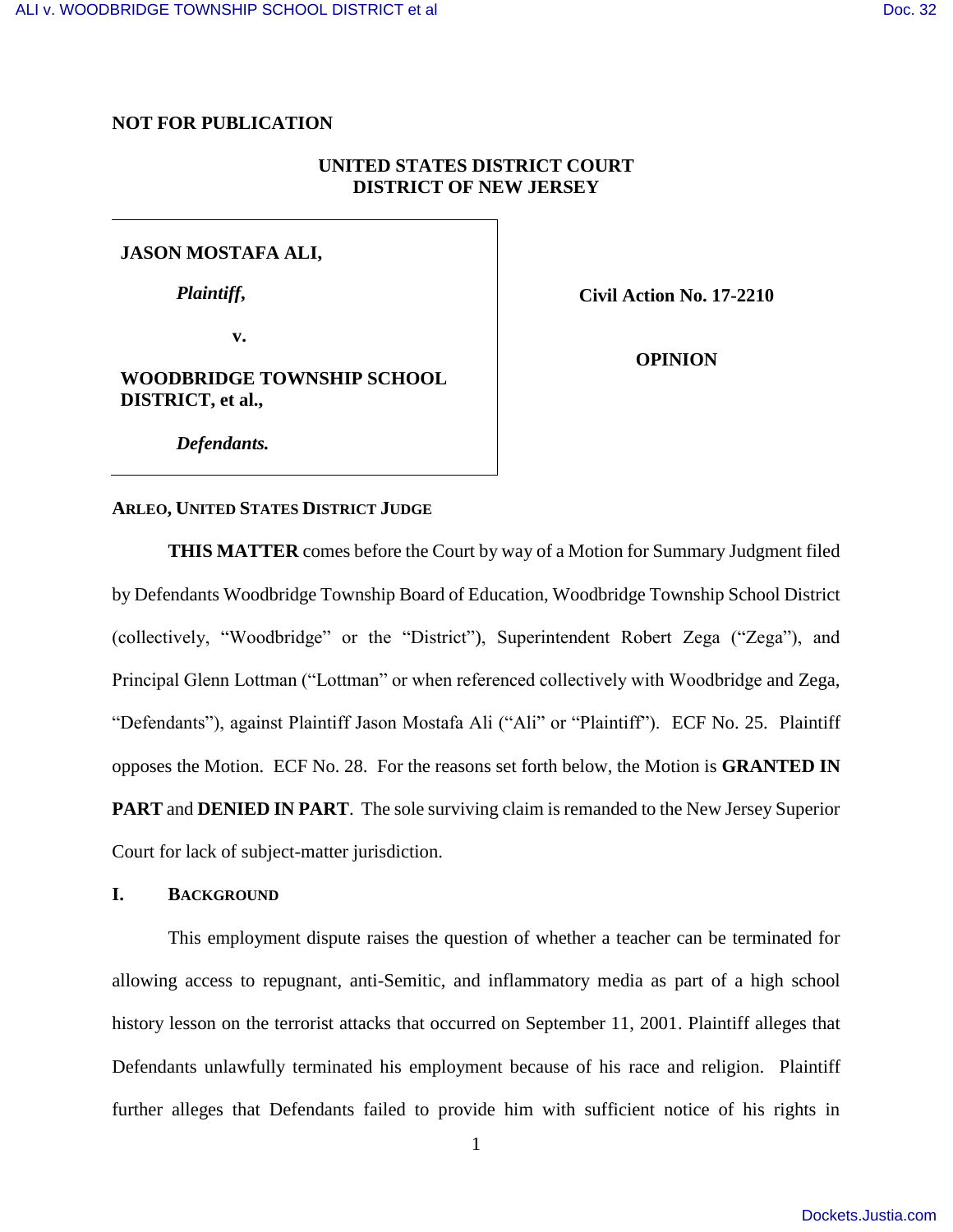connection with his termination under the Open Public Meetings Act and the Consolidated Omnibus Budget Reconciliation Act.

Plaintiff also alleges that Defendants made defamatory statements in violation of the common law and Plaintiff's due process rights, and asserts claims for violation of his First Amendment rights to Freedom of Speech and Academic Freedom.

## **A. Facts**

 $\overline{a}$ 

## **1. Plaintiff's Employment at Woodbridge**

Plaintiff was employed as a non-tenured history teacher at Woodbridge High School from September 2015 to September 2016. Defendants' Local Rule 56.1 Statement of Material Facts ("SOMF")<sup>1</sup> at  $\P$  2, 6, 58, 69. Plaintiff is of Egyptian descent. Id.  $\P$  7. He identifies as a nonpracticing Muslim. Id.

Defendant Glenn Lottman is the principal of Woodbridge High School. Id. 14. Defendant Robert Zega is the Superintendent of Schools for the Woodbridge Township School District. Id. ¶ 5. Plaintiff knew both Lottman and Zega prior to his employment with the Woodbridge Township School District. See id. ¶¶ 9-12, 14. Plaintiff had previously worked as a substitute teacher at a Woodbridge elementary school where Zega worked as the principal. Deposition of Jason Ali, Jan. 9, 2018 ("Ali Dep., Day 1") at 21:12-22:7 (ECF No. 25.6 at 56-57).<sup>2</sup> Zega provided a letter of recommendation in support of Plaintiff's application for employment with the Keansburg School District, where Plaintiff ultimately worked as a tenured high school teacher. Id.

<sup>&</sup>lt;sup>1</sup> Facts derived from the SOMF are undisputed unless otherwise noted. Moreover, where facts in a party's statement are supported by evidence in the record and denied by the opposing party without citation to conflicting evidence, the Court deems such facts undisputed. See Fed. R. Civ. P. 56(e)(2)-(3); Carita v. Mon Cheri Bridals, LLC, 10-2517, 2012 WL 2401985, at \*3 (D.N.J. June 25, 2012).

<sup>&</sup>lt;sup>2</sup> The Court notes that the exhibits contained in Defendants' submission are nearly illegible and directs counsel to screen all future submissions for clarity and legibility.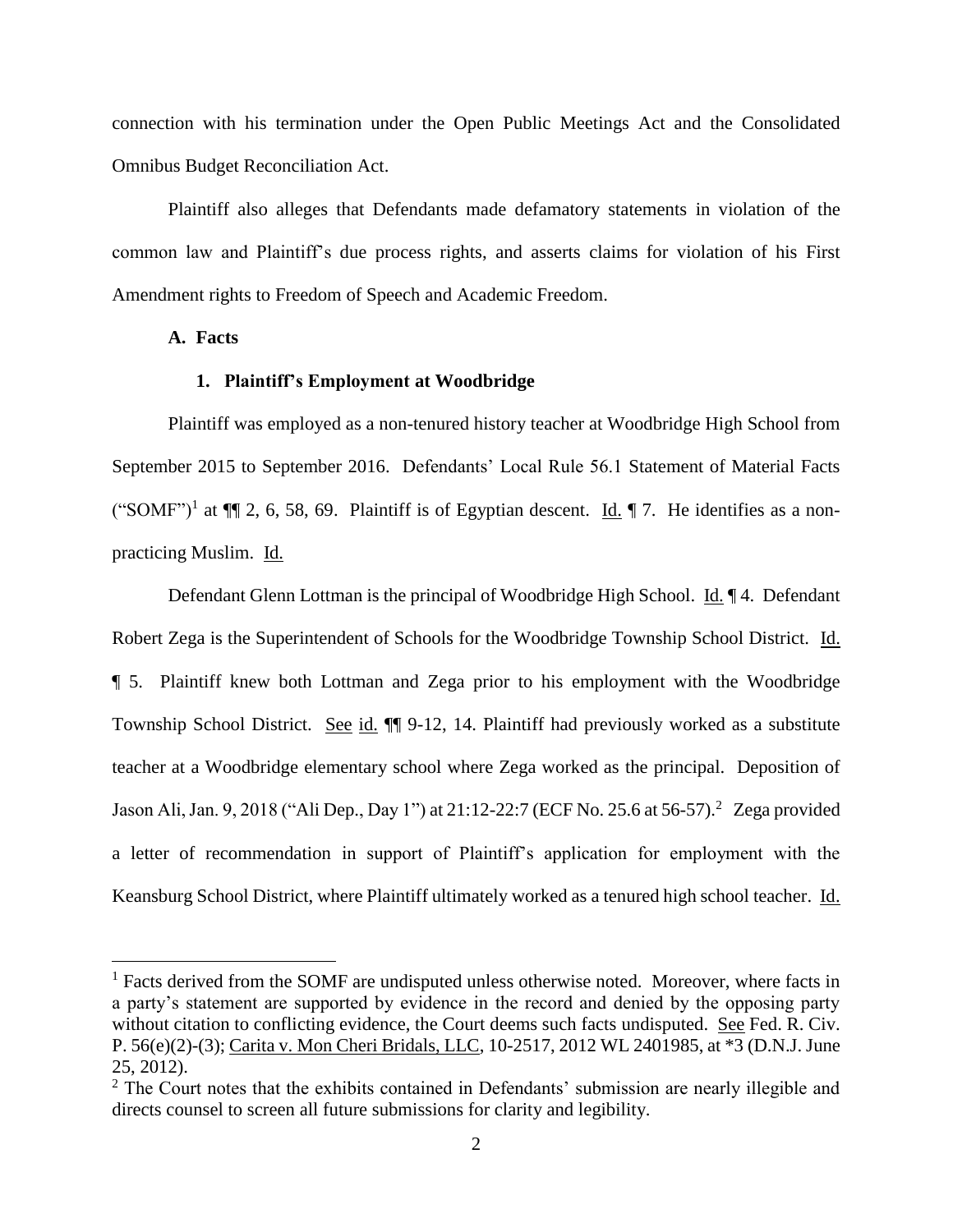at 21:12-22:1 (ECF No. 25.6 at 56-57); SOMF ¶ 18. He was employed by Keansburg from 2011 to 2015. Ali Dep., Day 1 at 23:10-18 (ECF No. 25.6 at 58).

After Plaintiff applied for a full-time teaching position at Woodbridge High School, he interviewed with Principal Lottman and History Department Supervisor Matthew Connelly ("Connelly"). SOMF ¶ 15. Superintendent Zega subsequently recommended Plaintiff for hire to the Board of Education. Id. 17. Plaintiff believes—and Woodbridge acknowledges—that both Lottman and Zega knew Plaintiff was Egyptian before he was hired by the District. Id. ¶ 13; Defs.' Br. at 5 (ECF No. 25.3 at 12).

## **2. Plaintiff's Holocaust Instruction**

During Plaintiff's first year of employment at Woodbridge, Connelly received internal complaints about Plaintiff's instruction on the Holocaust. SOMF ¶¶ 21, 24. One English teacher advised Connelly that "her students were questioning historical accounts of the Holocaust, opining that 'Hitler didn't hate the Jews,' [and] that statistics on the death counts were 'exaggerated.'" Id. ¶ 24. The English teacher advised Connelly that the students received this information from Plaintiff. Id.

Discovery revealed that many of Plaintiff's students submitted written assignments embracing theories of Holocaust denial. In a vocabulary assignment, one student wrote: "Adolf Hitler was the leader of Germany. He is looked at as a bad guy but in reality brought Germany out of its great depression." Id. ¶ 29. In an essay, another student expressed the following beliefs:

> I think that what they claim happened in the concentration camps did not really happen. I highly doubt that everyday [sic] Jews were burned. I doubt that they were whipped and beat for nothing at all. What I do believe however is that they had a much easier and more enjoyable life in the camps. Even though they were not at home, they felt like they were.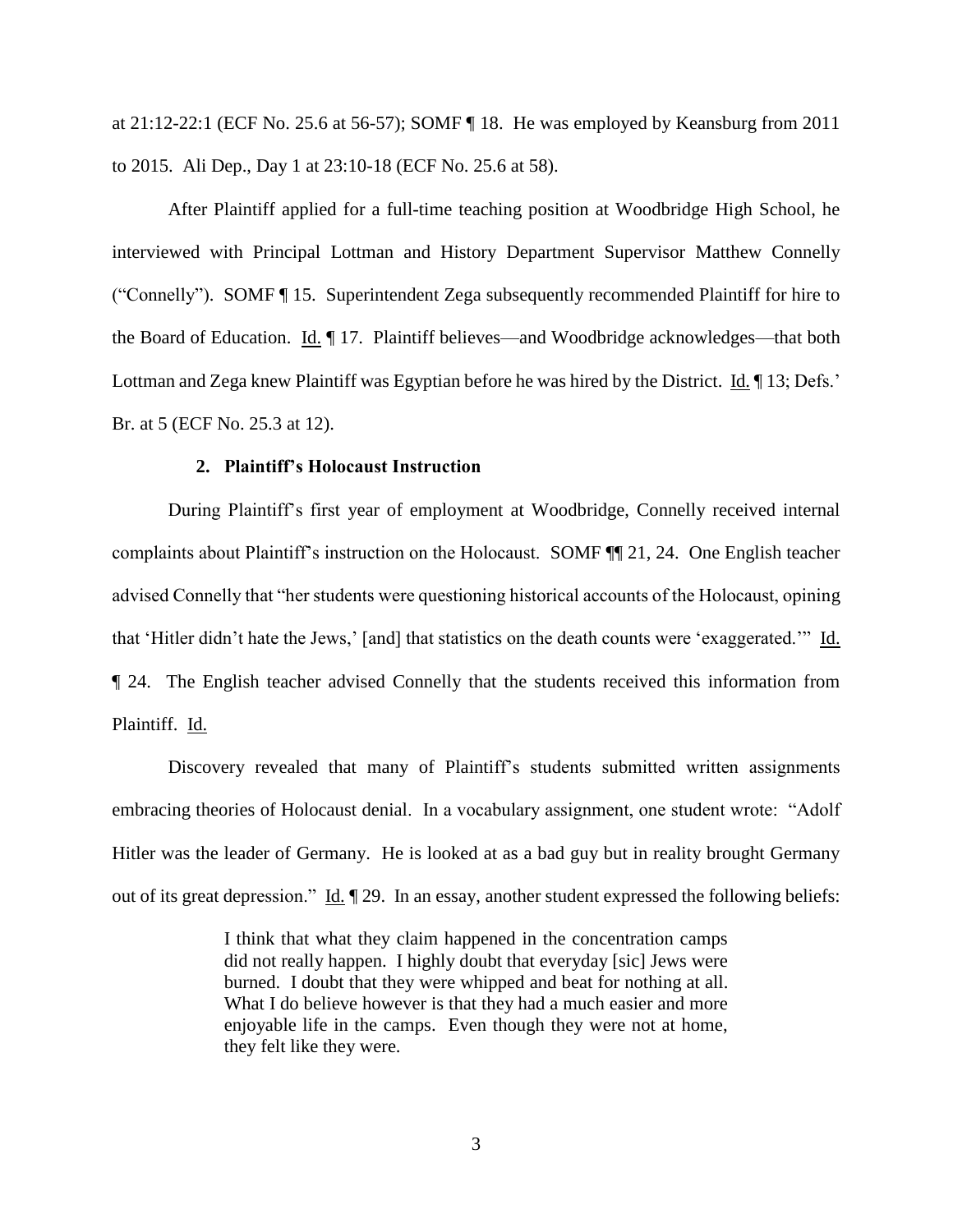Id. ¶ 33. When asked whether this was an "appropriate conclusion" for a student to reach, Plaintiff answered, "Yes." Deposition of Jason Ali, Feb. 2, 2018 ("Ali Dep., Day 2") 117:2-13 (ECF No. 25.6 at 308). Counsel then asked whether it was "okay for 14-year-old girls to think that the camps were a jolly place and they were better off there than being at home." Id. at 119:23-25 (ECF No. 25.6 at 308). Plaintiff responded, "It's appropriate for a 14-year-old girl to do her research on her own and form opinions." Id. at 120:6-8 (ECF No. 25.6 at 308). An excerpt from a class assignment that a student had submitted to Plaintiff provided:

> Hitler had the plan that saved Germany, which does not make any sense as to why everyone still labels him as this monster. They tell you that Hitler invaded countries for no reason. They will never tell you, however, that those countries like Poland that he invaded for no reason had been controlling Germany and slaughtering innocent Germans.

Id. at 114:9-21 (ECF No. 25.6 at 307). When asked whether he was "proud that [the student] came to these conclusions," Plaintiff testified, "Yes, absolutely, because that means she would have spent a lot of time doing research to come up with these inferences based on the information she

was given." Id. at 115:9-14 (ECF No. 25.6 at 307).

Another student wrote an essay entitled, "A Gas Chamber Full of Lies" about the film

"Adolf Hitler: The Greatest Story Never Told." SOMF [ 30. The student wrote:

I have been taught that the Holocaust was a time were [sic] Hitler chose to brutally abuse, take advantage of, and murder Jews, for absolutely no reason at all. We have all been taught that the Holocaust was a time of hate, and that Hitler used the gifts he possessed for absolute evil, but is that really the case? Did the Jews not crash Germany's economy on more than one occasion? Did they not criticize Christianity because it was not what they believed? Did the Jewish Zionists themselves not introduce a whole world of people to pornography? Did they not allow even the people of youngest ages to take up drugs and alcohol causing addictions that led to nothing but they did as they ripped away what they were providing the people with in the first place? Is the death of the Jews completely justified? No, because nobody deserves to die,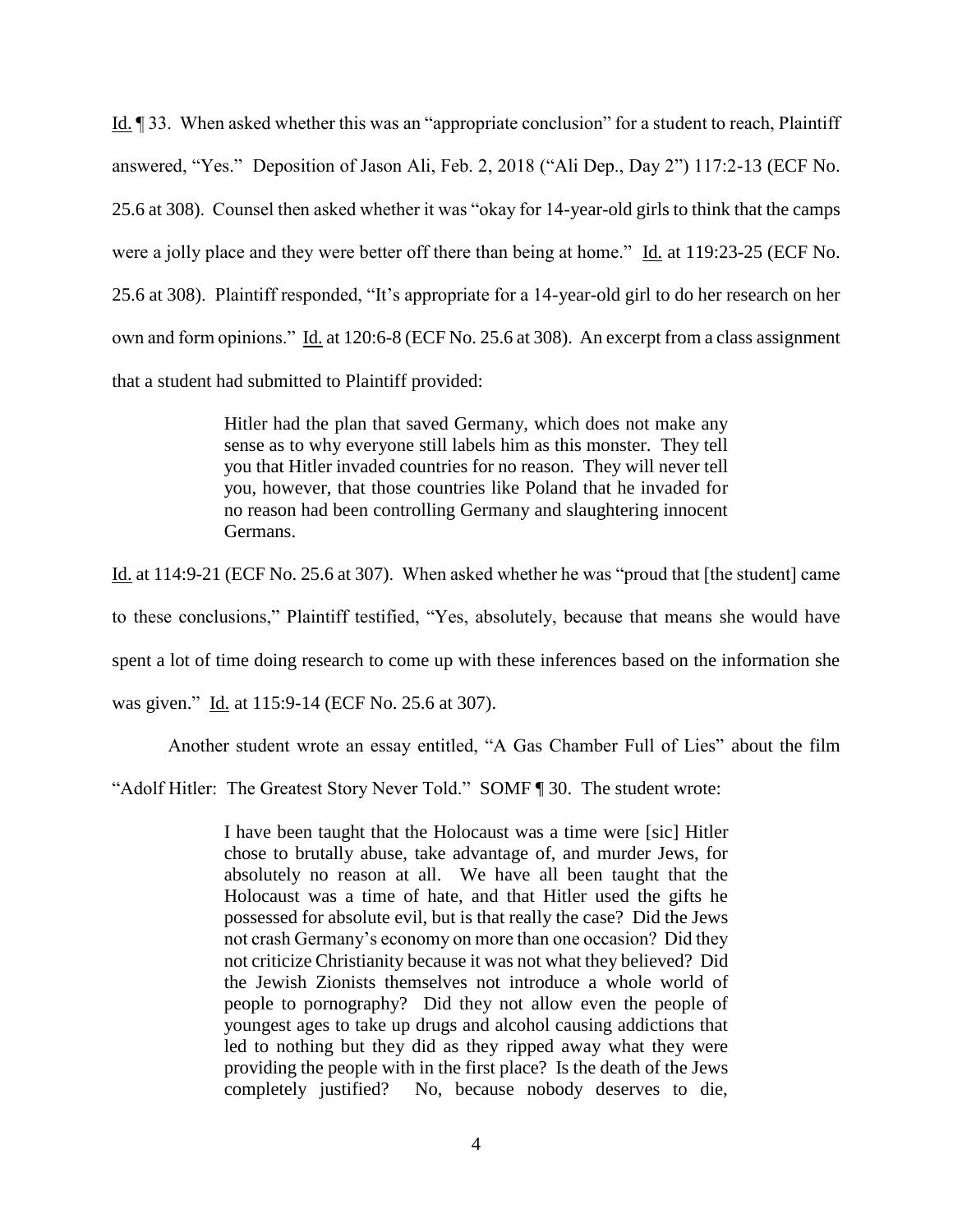regardless what they've done. But are their deaths really completely unjustified either?

Id. at ¶ 30; id. at Exhibit Q, WBOE 633 (ECF No. 25.6 at 537). Plaintiff permitted the student author to read that paper aloud in class. Id.  $\parallel$  31. When asked whether he "t[aught] [his students] to question the facts as to whether Hitler chose to brutally abuse, take advantage, starve and murder Jews for absolutely no reason at all," Plaintiff responded that he "t[aught] [his] students to question everything." Ali Dep., Day 298:3-8 (ECF No. 25.6 at 303). When asked whether he "encouraged" his students to "come to different views than the traditional understanding of what World War II and the Holocaust and Hitler were about," Plaintiff responded "Yeah, it's called debate." Id. at 102:17-103:1 (ECF No. 25.6 at 304).

# **3. 9/11 Lesson Plan**

 $\overline{a}$ 

In accordance with instructions from the High School's History Department, Plaintiff prepared and presented a lesson on the terrorist attacks that occurred on September 11, 2001 ("9/11"). SOMF ¶¶ 36-37. Plaintiff's September 2016 lesson plan directed the students to: "Analyze the abstract of official 9/11 commission. Analyze the recently released 28 pages of the 9/11 commission report as well as the Saudi Intelligence Report translated by MEMRI. [Middle Eastern Media Research Institute]." Id. ¶ 39.<sup>3</sup> History Department Supervisor Connelly approved the lesson plan and attached a note that read: "As previously discussed, please be certain to provide

<sup>&</sup>lt;sup>3</sup> In connection with an earlier assignment involving the 9/11 terrorist attacks, one of Plaintiff's students sent Plaintiff an e-mail articulating the following "personal conclusion[s]:" "that jet fuel does not burn at a high enough temperature to melt steel," Ali Dep., Day 2 at 51:10-15 (ECF No. 25.6 at 291), and that the planning of 9/11 "[h]ad to do with the gathering of government officials and terrorists," id. at 51:18-52:3 (ECF No. 25.6 at 291). The student's e-mail to Plaintiff expressed her belief that "the story of 9/11 is completely different than the one we've been told." Id. at 54:12-14. When asked whether Plaintiff took steps to correct or to clarify the student's understanding of the events that occurred on September 11, 2001, he testified that he did not recall discussing what her feelings were, but, "if [he] would say anything, [he] would say to continue doing research." Id. at 55:10-56:3 (ECF No. 25.6 at 292).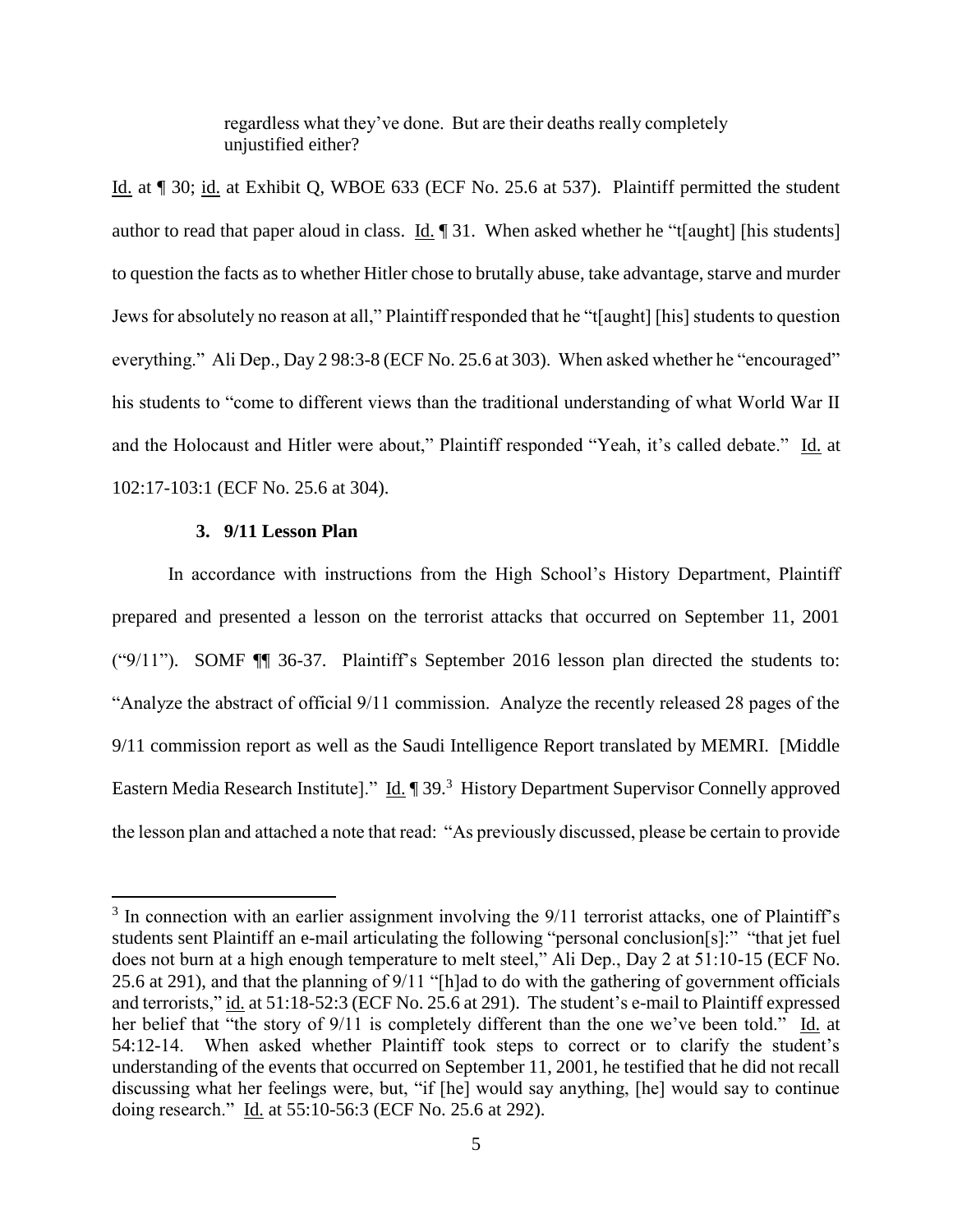nonpartisan view of 9/11 with equal weight given to conventional accounts." Id.  $\parallel$  40. In connection with the lesson, Plaintiff also posted links to outside articles from the MEMRI website on a school-sponsored website. Id. ¶ 41. The articles were entitled, "Article in Saudi Daily: U.S. Planned, Carried Out 9/11 Attacks—But Blames Others for Them" and "Egyptian Daily: U.S. Planning 9/11 Style Attack Using ISIS in Early 2015—Like it Did Using Al-Qaeda in 2001." Id. ¶¶ 42-43. The MEMRI articles that were linked to Plaintiff's school webpage contained links to other articles and video clips, including one link that read: "Saudi Scholar Abdailah Al-Yahya: The Jews are Like a Cancer, Woe to the World if they Become Strong." Id. ¶ 45.

On September 28, 2016, a television reporter questioned Plaintiff Lottman about the MEMRI links Plaintiff posted in connection with his September 2016 lesson plan on 9/11. Id. ¶ 46. When the same news station questioned Superintendent Zega about the articles, he advised that "swift action" had been taken to remove the links.  $\underline{Id}$ .  $\P$  61. He further indicated that the District would undertake an investigation and that, if warranted based on the outcome of the investigation, "the teacher [would] be disciplined severely." Id. With respect to the links, Zega also opined: "It's upsetting . . . that somebody would do this. It's upsetting that somebody would, especially a teacher, would distribute this message. It is . . . absolutely not something that the District agrees with in any way." Id. ¶ 62.

## **4. Termination of Plaintiff's Employment**

On September 28, 2016, Lottman called Plaintiff to his office. Id. ¶ 47. He directed Plaintiff to remove the MEMRI links from the school website. Id. Lottman further instructed Plaintiff to go home for the day and to report to Superintendent Zega's office the following morning.  $\underline{Id.} \P 48$ .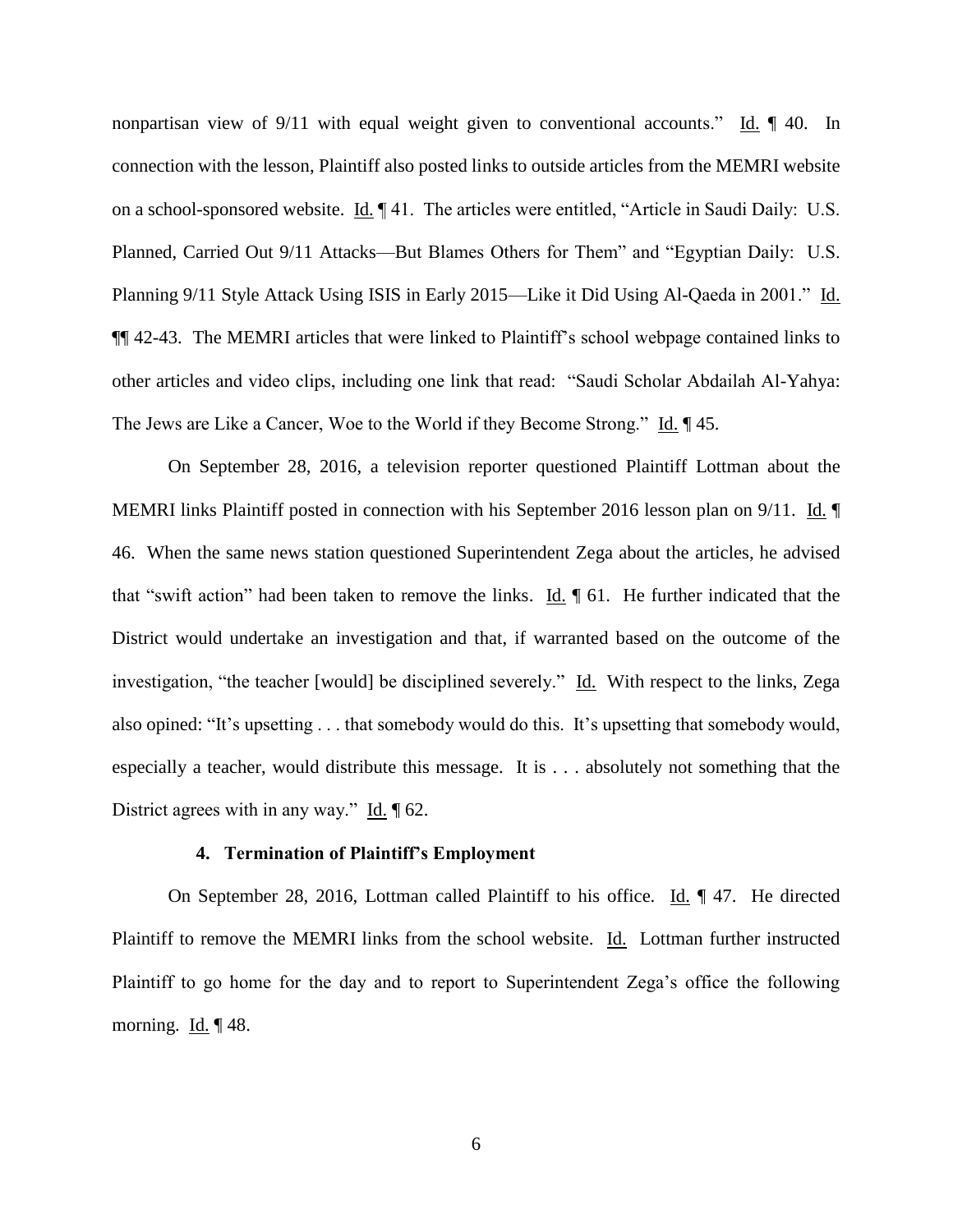The next morning, Defendant Zega questioned Plaintiff about the articles in the presence of Defendant Lottman and History Department Supervisor Connelly. Id. ¶ 49. Based on the information obtained at that meeting, Zega made the decision to terminate plaintiff's employment. Zega's decision rested primarily on the MEMRI link that appeared in Plaintiff's lesson plan materials entitled: "Jews are Like a Cancer, Woe to the World if they Become Strong." See Deposition of Robert Zega, April 18, 2018 ("Zega Dep.") at 63:16-65:3 (ECF No. 25.6 at 351); 66:25-70:3 (ECF No. 25.6 at 352-53); 88:24-90:25 (ECF No. 25.6 at 357-58). Zega also considered the fact that Plaintiff "never apologized," "never said it was a mistake," and "never said he wouldn't do it again." Id. at 91<sup>4</sup>:19-23 (ECF No. 25.6 at 358). Zega testified that Plaintiff's responses during the meeting gave him "no reason . . . to believe that if [Plaintiff] went back to the classroom he wouldn't continue to do it." Id. at 65:1-3 (ECF No. 25.6 at 351). Plaintiff concedes that he did not apologize for posting the links at issue, Ali Dep., Day 1 at 195:8-196:15 (ECF No. 25.6 at 230-31), and has expressed that he had "no reason to apologize" for posting materials that linked to the article entitled "Jews are Like a Cancer," id. at 196:9-15 (ECF No. 256 at 231).<sup>5</sup> To a lesser extent, Zega also considered the complaints made by other teachers about his students embrace of Holocaust denial, which the students attributed to his classroom instruction. See Zega Dep. at 79:4-83:15 (ECF No. 25.6 at 355-56).

Plaintiff was given a letter at the end of the meeting, which advised that his employment was terminated effective that day—September 29, 2016.<sup>6</sup> Id. ¶ 51, 58. The Board of Education

 $\overline{a}$ 

As a summary of this morning's meeting between you, the Principal of Woodbridge High School, Glenn Lottman, and the Vice Principal

<sup>4</sup> Page 91 is mislabeled in the deposition transcript as page 92.

<sup>&</sup>lt;sup>5</sup> Plaintiff's account of the meeting was also consistent with Zega's insofar as he testified that he attempted to explain the legitimacy of the articles he posted on the school's website. Id. at 198:20- 199:13 (ECF No. 25.6 at 234).

<sup>&</sup>lt;sup>6</sup> Plaintiff's termination letter states: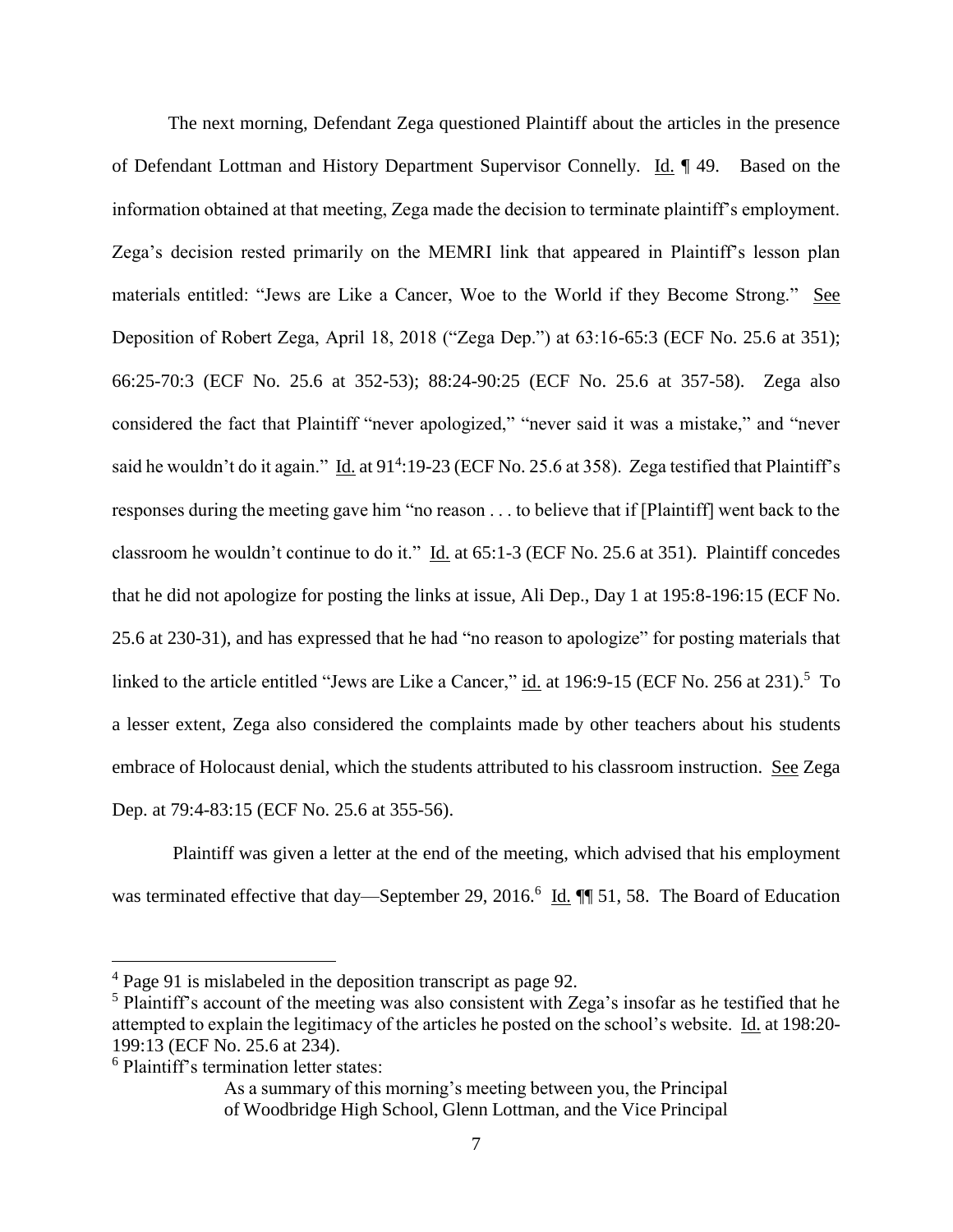approved Plaintiff's termination at its next meeting. Id. ¶ 69. On October 28, 2016, the District's Employee Benefits Insurance Specialist mailed a letter to Plaintiff's home address, which indicated that Plaintiff's health benefits had been extended through November 30, 2016 and provided information relating to Plaintiff's right to COBRA continuation coverage. Id. ¶ 70. Plaintiff claims that he never received the letter. Plaintiff's Response to Defendants' Statement of Undisputed Material Facts ("RSOMF") ¶ 70.

## **5. Alleged Discriminatory Remarks**

Plaintiff alleges that Defendant Lottman made disparaging comments about Plaintiff's ethnicity throughout the duration of his employment with Woodbridge. Plaintiff alleges that Lottman referred to Plaintiff as "Mufasa" or "Mufasa Ali" on multiple occasions, which Plaintiff believes to be a satirical reference to his middle name, Mostafa, and to a character from the Lion King. SOMF ¶ 63. Plaintiff also alleges that Lottman once asked "whether they had computers in Egypt" when Plaintiff was having a problem with the technology in his classroom, id. 164, and that he greeted Plaintiff on two occasions by saying, "Hey Arabia Nights," Ali Dep., Day 1 at 88:5- 8 (ECF No. 25.6 at 123), and "Hey, Big Egypt," id. at 94:7-14 (ECF No. 25.6 at 129). Plaintiff further alleges that he heard rumors about other teachers characterizing him as "anti-Semitic," "unpatriotic," and a "conspiracy theorist." Id. at 124:11-16 (ECF No. 25.6 at 159); 133:15-134:4 (ECF No. 25.6 at 168-69)

 $\overline{a}$ 

of Woodbridge High School, Matthew Connelly, and myself, certain allegations of a serious nature have been made against you and ultimately corroborated. Therefore, you are hereby terminated from your position as a teacher for the Woodbridge Township School District, effective today, Thursday, September 29, 2016.

Termination letter (ECF No. 25.6 at 366).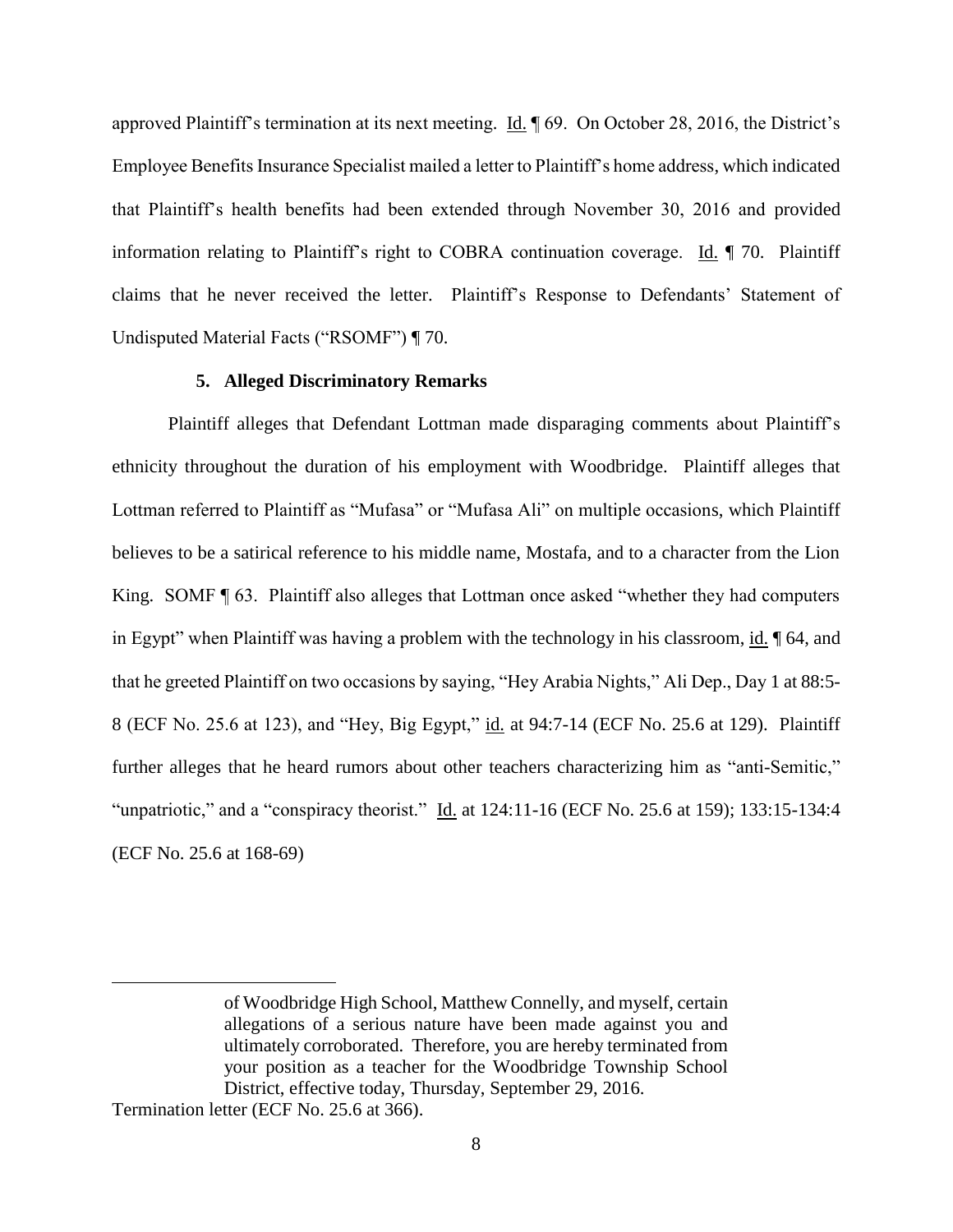. Plaintiff also claims that school officials made disparaging comments about his ethnicity during the meetings that occurred on September 28 and 29 of 2016, the date of Plaintiff's termination and the day before. He alleges that, when addressing the MEMRI articles, Defendant Lottman said, "Figures, the Arab." Id. at 175:21-24 (ECF No. 25.6 at 210). Plaintiff further claims that Defendant Zega asked Plaintiff if he could "see how someone with [his] Arab . . . and . . . Muslim [background] who puts up [these] links on a [school-sponsored website] can be considered offensive." Id. at 197:2-6 (ECF No. 25.6 at 232). Plaintiff alleges that Zega also asked Plaintiff if he was "harboring terrorism" in his classroom, id. at 197:14-17 (ECF No. 25.6 at 232), and told Plaintiff that the District does not need a "Middle Eastern perspective," id. at 204:4-8 (ECF No. 25.6 at 239). Defendants deny that they made these statements.

## **B. Procedural History**

On March 13, 2017, Plaintiff filed a fifteen-count Complaint against Defendants in New Jersey Superior Court. Complaint (ECF No. 1.1). Plaintiff's Complaint alleged violations of: (1) the New Jersey Law Against Discrimination, N.J.S.A. § 10:5-1, et seq., ("NJLAD") on the basis of race, id. ¶¶ 64-69; (2) NJLAD on the basis of religion and creed, id. ¶¶ 70-75; (3) NJLAD on the basis of perceived religion, id. ¶¶ 76-81; (4) NJLAD on the basis of aiding and abetting other violations of NJLAD, id. ¶¶ 82-86; (5) NJLAD on the basis of creating a hostile work environment, id. ¶¶ 87-90; (6) Plaintiff's Weingarten rights, NLRB v. Weingarten, 420 U.S. 251 (1975), id. ¶¶ 91-94; (7) the New Jersey Open Public Meetings Act, N.J.S.A. § 10:4-6, et seq. ("OPMA"), id. ¶¶ 95-99; (8) common law defamation, id.  $\P$  100-107; (9) common law libel, id.  $\P$  108-113; (10) common law false light and invasion of privacy, id.  $\P$  114-121; (11) 42 U.S.C. § 1983 for defamatory statements made in violation of the Fourteenth Amendment of the U.S. Constitution, id. ¶¶ 122-131; (12) 42 U.S.C. § 1983 for retaliation in violation of Plaintiff's Right to Freedom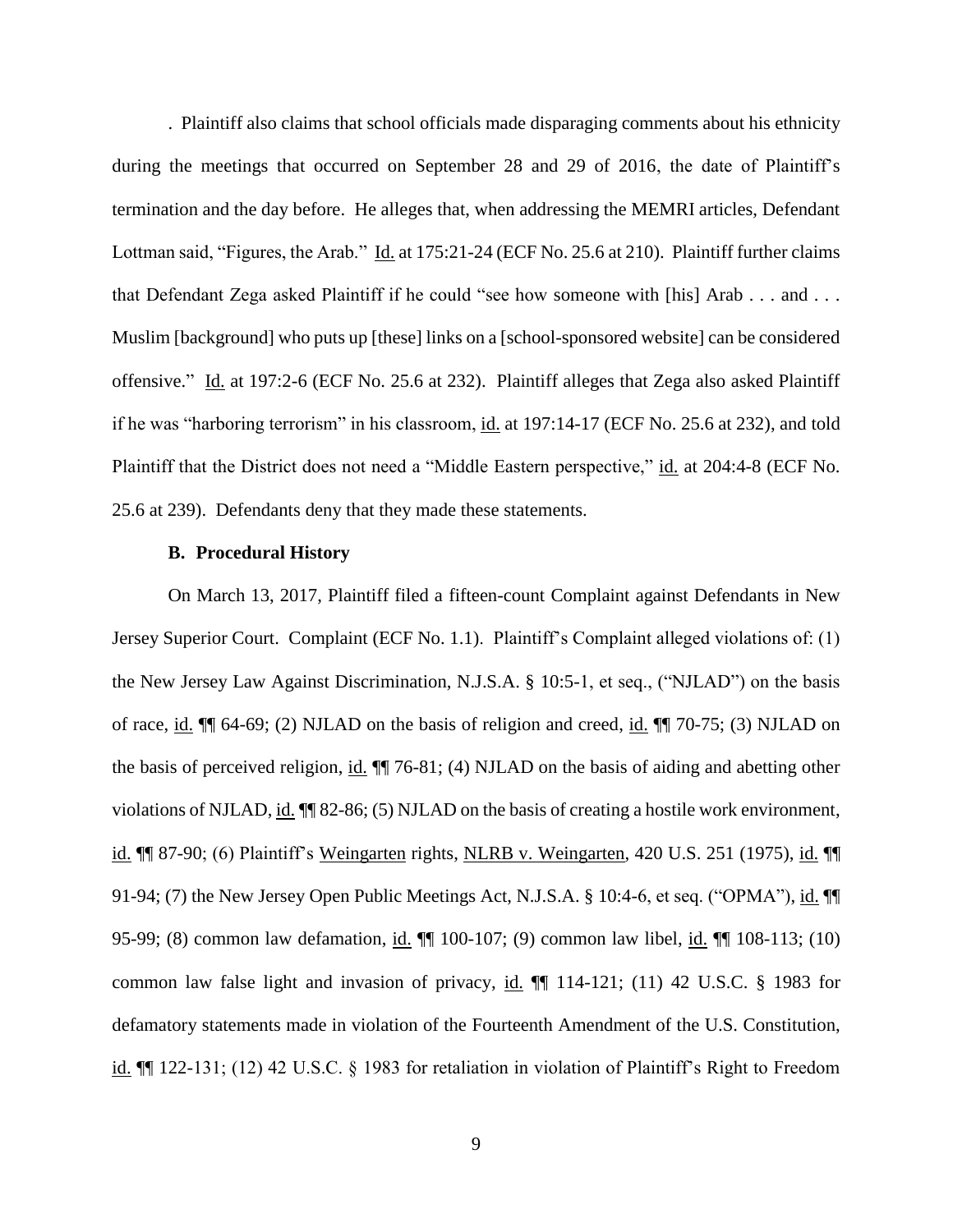of Speech pursuant to the First Amendment of the U.S. Constitution, id. ¶¶ 132-140; (13) 42 U.S.C. § 1983 for retaliation in violation of Plaintiff's Right to Academic Freedom pursuant to the First Amendment of the U.S. Constitution, id.  $\P$ [141-149; (14) 42 U.S.C. § 1981 for discrimination on the basis of Plaintiff's race, id. ¶¶ 150-157; (15) the Consolidated Omnibus Budget Reconciliation Act, 19 U.S.C. § 1161, et seq. ("COBRA"), id. ¶¶ 158-162.

On April 3, 2017, Defendants removed the action to federal court. ECF No. 1. Defendants subsequently moved to dismiss Counts Six and Fifteen of Plaintiff's Complaint. ECF No. 3. This Court granted Defendants' Motion as to Count Six, and denied the Motion as to Count Fifteen. ECF No. 11. Currently pending before the Court is Defendants' Motion for Summary Judgment as to all remaining claims. ECF No. 25.

## **II. LEGAL STANDARD**

Pursuant to Fed. R. Civ. P. 56(c), a motion for summary judgment will be granted if the pleadings, depositions, answers to interrogatories, and admissions on file, together with available affidavits, show that there is no genuine dispute as to any material fact and that the moving party is entitled to judgment as a matter of law. See Anderson v. Liberty Lobby, Inc., 477 U.S. 242, 247 (1986); Celotex Corp. v. Catrett, 477 U.S. 317, 322 (1986). "[S]ummary judgment may be granted only if there exists no genuine issue of material fact that would permit a reasonable jury to find for the nonmoving party." Miller v. Ind. Hosp., 843 F.2d 139, 143 (3d Cir. 1988). All facts and inferences must be construed in the light most favorable to the non-moving party. Peters v. Del. River Port Auth., 16 F.3d 1346, 1349 (3d Cir. 1994).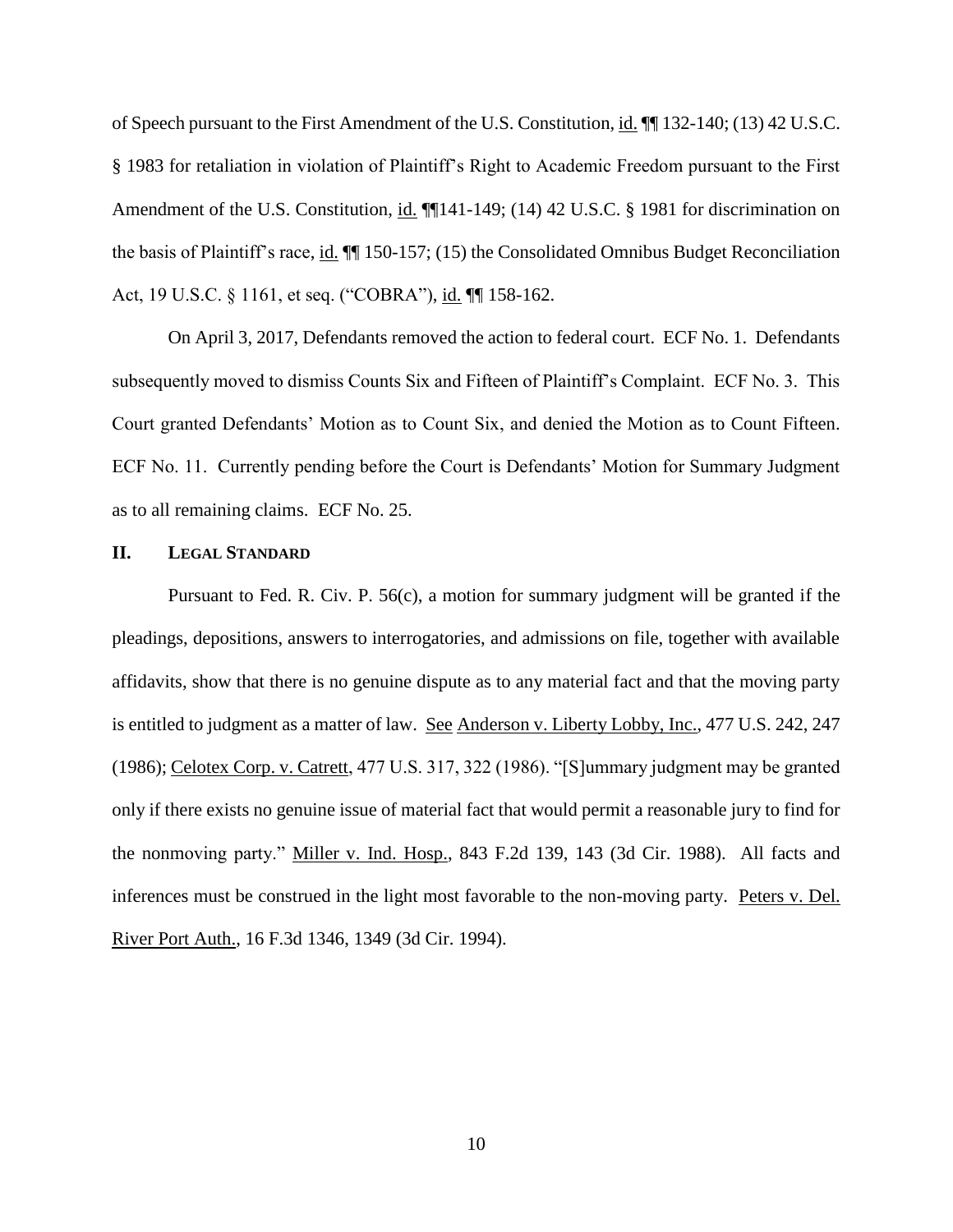#### **III. ANALYSIS**

#### **A. Discrimination Claims**

# **1. NJLAD (Counts One, Two, and Three) and 42 U.S.C. § 1981 (Count Fourteen)**

Plaintiff argues that Defendants violated the NJLAD and/or 42 U.S.C. § 1981 by terminating his employment on the basis of his race, religion, or perceived religion. Defendants submit that they are entitled to summary judgment on these claims because Plaintiff fails to establish that Defendants' legitimate, non-discriminatory reasons for the District's employment decision were pretextual. The Court agrees.

The NJLAD prohibits employers from discriminating against their employees on the basis of race, creed, color, and national origin, among other things. N.J.S.A. § 10:5-12(a). 42 U.S.C. § 1981 likewise prohibits employment discrimination on the basis of "race, ancestry, and ethnic characteristics." Wesley v. Palace Rehab. & Care Ctr., L.L.C., 3 F. Supp. 3d 221, 228 (D.N.J. 2014) (internal quotation marks omitted). Claims asserted under both the NJLAD and 42 U.S.C. § 1981 are subject to the McDonnell Douglas burden-shifting framework. See Battaglia v. United Parcel Serv., Inc., 214 N.J. 518, 546 (2013) ("All [NJLAD] claims are evaluated in accordance with the United State Supreme Court's burden-shifting mechanism.") (citing McDonnell Douglas Corp. v. Green, 411 U.S. 793 (1973)); accord Wesley, 3. F. Supp. 3d at 230-31 ("Claims brought under § 1981 and the NJLAD are analyzed using the same evidentiary schemes."). Under this framework, a plaintiff must first establish a prima facie case of unlawful action by the employer, McDonnell Douglas*,* 411 U.S. at 802, by establishing: (1) that he is a member of a protected class; (2) that he was qualified for the position in question; (3) that he suffered an adverse employment action; and (4) that adverse employment action gives rise to an inference of unlawful discrimination. Houston v. Dialysis Clinic, Inc., 13-4461, 2015 WL 3935104 (D.N.J. June 26,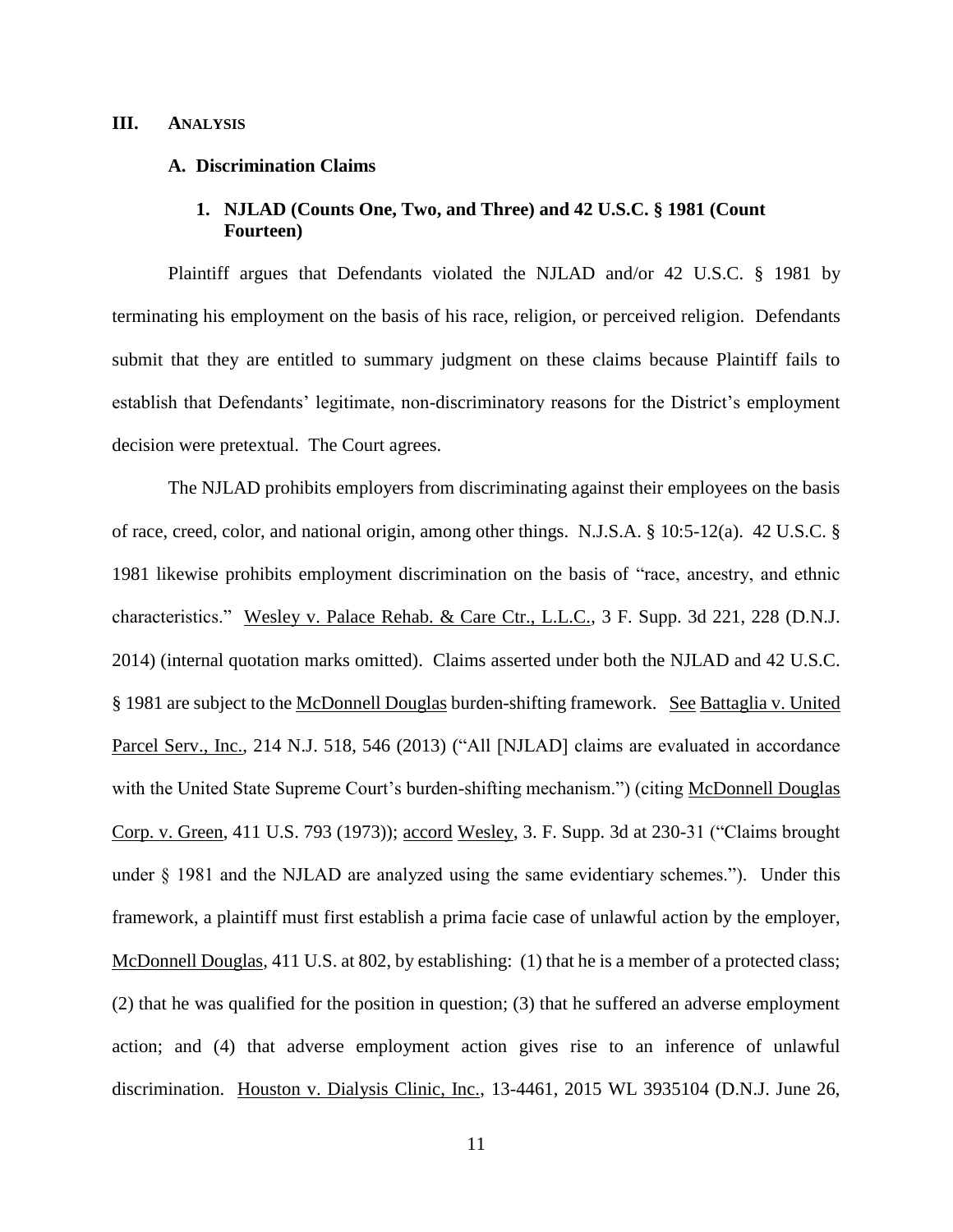2015) (addressing prima facie elements of race discrimination claims under NJLAD and § 1981); see Tisby v. Camden Cty. Corr. Facility, 448 N.J. Super. 241, 248 (App. Div. 2017) (addressing prima facie elements of religious discrimination claim under the NJLAD).

If the plaintiff meets this initial burden, the burden shifts to the defendant, who must articulate legitimate, non-discriminatory reasons for its employment decision. St. Mary's Honor Ctr. v. Hicks, 509 U.S. 502, 526 (1993); Makky v. Chertoff, 541 F.3d 205, 214 (3d Cir. 2008). Once the employer meets its burden of articulating a legitimate, non-discriminatory reason, the burden again shifts to the employee to present evidence from which a factfinder could infer that the proffered reasons were pretextual. Jones v. Sch. Dist. of Phila., 198 F.3d 403, 410 (3d Cir. 1999).

Assuming Plaintiff can establish a prima facie case,<sup>7</sup> the Court turns to the second inquiry of the McDonnell Douglas burden-shifting framework: whether Defendants have articulated a legitimate, non-discriminatory reason for the termination of Plaintiff's employment. The Court finds that they have. Plaintiff was terminated on the immediate heels of his posting links on a school-sponsored webpage which contained content that was disparaging and hateful toward members of the Jewish faith. One article Plaintiff posted contained a link entitled, "The Jews are Like a Cancer, Woe to the World if they Become Strong." Although the anti-Semitic article was not directly linked to Plaintiff's school-sponsored webpage, it was visible and accessible through the materials Plaintiff provided to his students. To make matters worse, when confronted at the September 29, 2016 meeting, Plaintiff did not apologize, but instead attempted to defend the legitimacy of the source. Zega concluded that he could not return Plaintiff to a classroom with

 $\overline{a}$ 

 $<sup>7</sup>$  Although Defendants dispute whether Plaintiff has established a prima facie case, the Court will</sup> assume satisfaction of all four elements for the purpose of this Motion.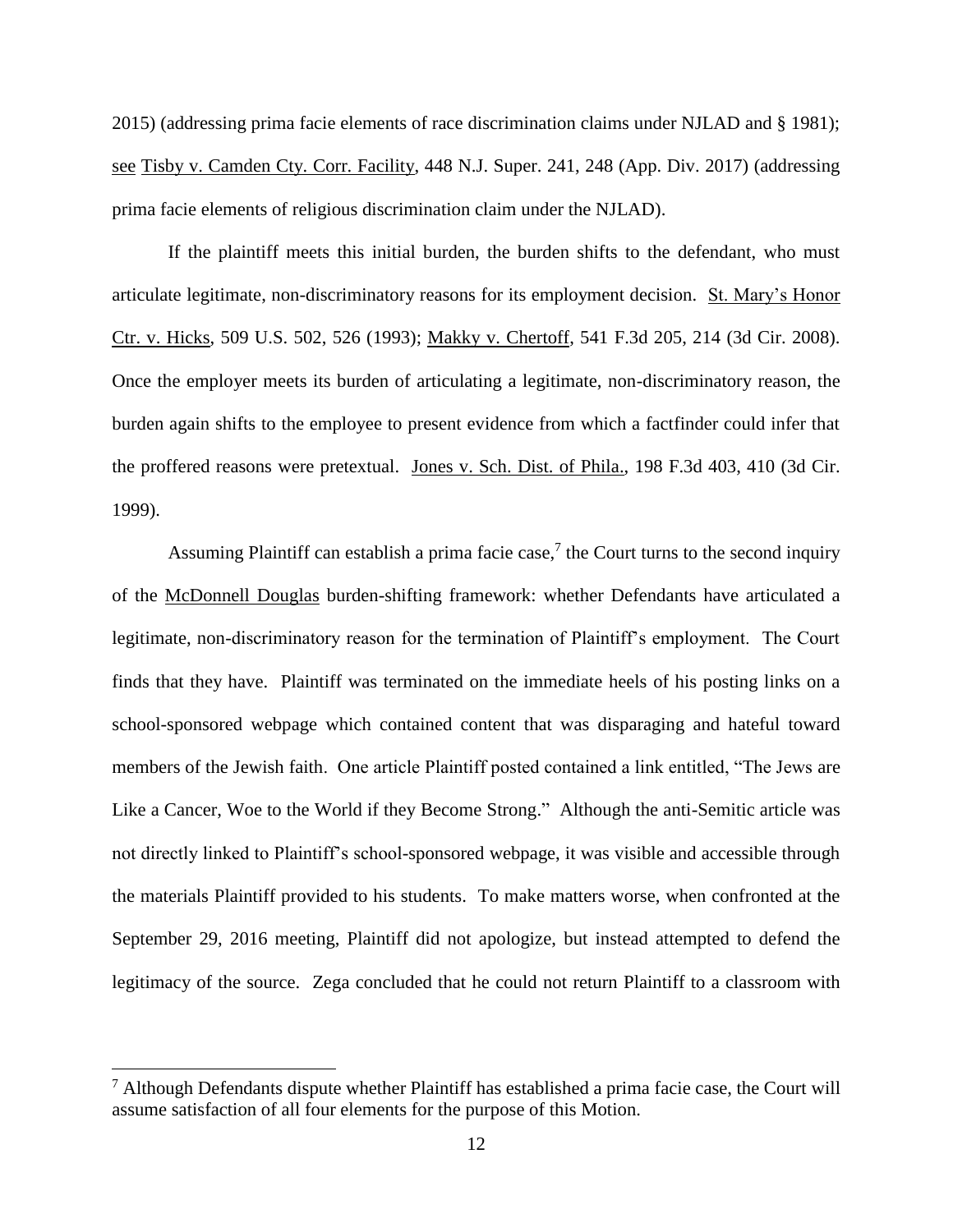confidence that the conduct would not be repeated. These were serious, corroborated allegations which required termination. The Court is satisfied that Defendants have presented a legitimate, non-discriminatory reason for Plaintiff's termination.

To withstand summary judgment, Plaintiff must demonstrate pretext by "point[ing] to some evidence, direct or circumstantial, from which a factfinder could reasonably either (1) disbelieve [Defendants'] . . . articulated legitimate reasons; or (2) believe that an invidious discriminatory reason was more likely than not a motivating or determinative cause of the ... action." Fuentes v. Perskie, 32 F.3d 759, 764 (3d Cir. 1994); see also St. Mary's Honor Ctr., 509 U.S. at 519 ("It is not enough . . . to dis believe the employer; the factfinder must believe the plaintiff's explanation of intentional discrimination."). A plaintiff bears the burden of proving pretext by a preponderance of the evidence. Wesley, 3 F. Sup. 3d at 231. Here, Plaintiff submits that "Defendants['] . . . various and contradictory reasons" for Plaintiff's termination support the conclusion that their proffered reasons were pretext for discrimination. Pl.'s Br. at 14 (ECF No. 28 at 21). Plaintiff argues that Defendants' refusal to consider his explanation, or to conduct their own research, about the qualifications and legitimacy of the MEMRI organization further supports that the reasons proffered for Plaintiff's termination were pretextual. Id. at 15 (ECF No. 28 at 22). The Court disagrees.

Plaintiff has failed to point to any evidence upon which to disbelieve Defendants' articulated reason. The reason is consistent and clear. Plaintiff provided students access to a repugnant, hateful, and inflammatory resource, without any sense of regret or apology. This is a legitimate ground for termination. The law does not require the school board to "conduct their own research" about such an offensively-titled link before doing so. And Zega's decision to terminate based on his concern that Plaintiff might repeat his error was reasonable and legitimate,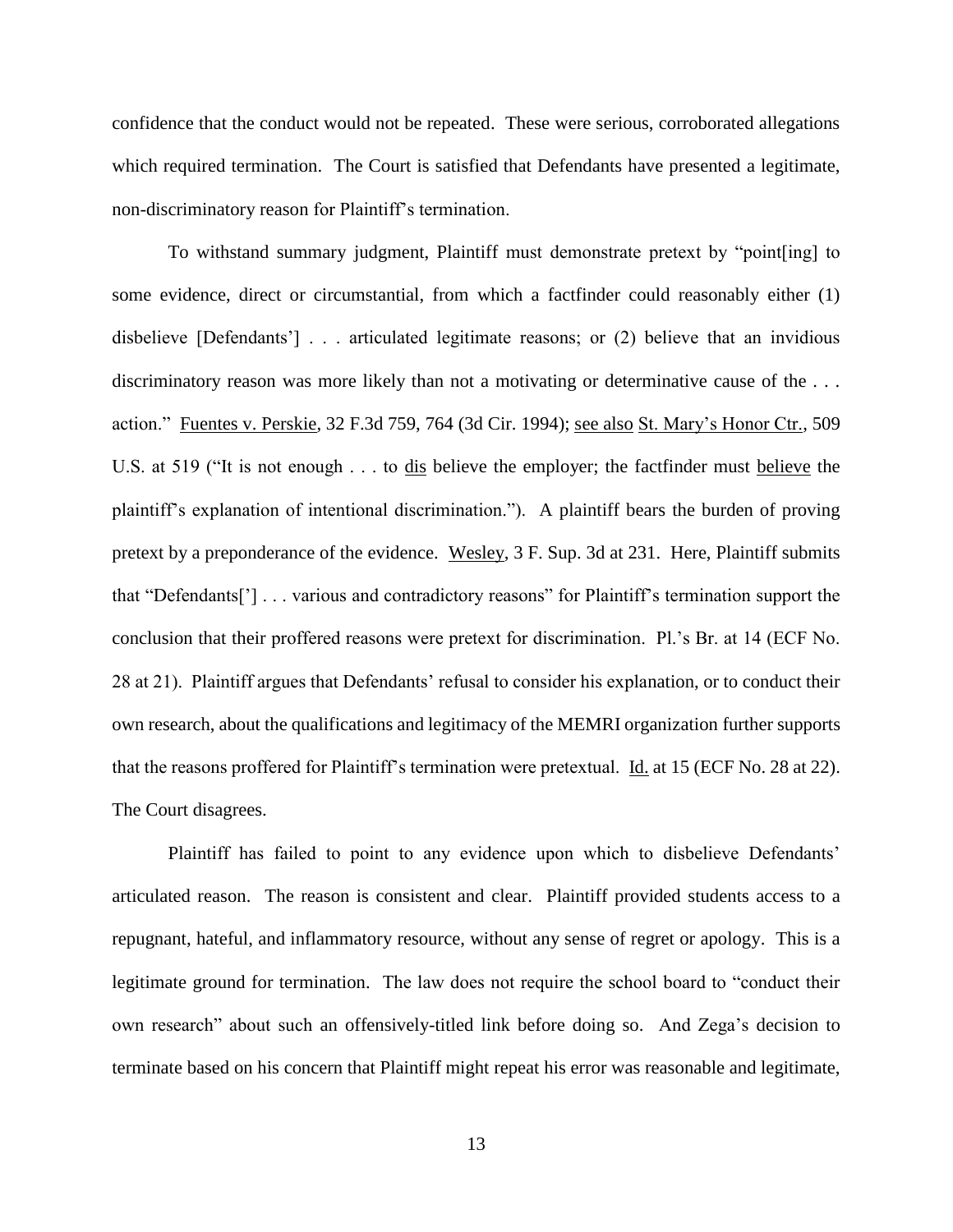especially given previous complaints by other teachers. These were serious concerns about students advancing theories of Holocaust denial based on what they learned in Plaintiff's classroom—a point plaintiff did not deny later in discovery. And although Plaintiff points to disparaging comments made by Lottman and Zega, these comments are insufficient to demonstrate that discrimination was a motivating cause for his termination when viewed against the fact that both Lottman and Zega were aware of his national origin and religious affiliation before hiring him just one year earlier.

In sum, the Court finds that Defendants' proffered reasons—dissemination, through official school channels, of materials containing links to anti-Semitic media, coupled with an undisputed lack of remorse for same conduct<sup>8</sup>, and a history of allowing holocaust denial theories to permeate his classroom—are legitimate, non-discriminatory reasons supporting the District's adverse employment decision. Plaintiff fails to cast doubt on those reasons. Thus, Plaintiff has not presented any evidence that could persuade a reasonable jury that Defendants' rationale was merely pretext and that racial or religious discrimination more likely than not played a role in the District's employment decision. Accordingly, Defendants are entitled to summary judgment as to Counts One, Two, Three, and Fourteen.

 $\overline{a}$ 

<sup>&</sup>lt;sup>8</sup> Plaintiff argues, in part, that summary judgment is inappropriate because he disputes certain facts underlying the District's termination decision, i.e., whether Connelly had previously warned Plaintiff about "teaching an unconventional view of 'sensitive content.'" See SOMF ¶ 25; RSOMF ¶ 25; Pl.'s Br. at 17 (ECF No. 28 at 24). However, the District's primary reasons for terminating Plaintiff's employment—the action of posting links that contained anti-Semitic references and Plaintiff's response when confronted with that allegation—are undisputed, as noted above. The Court finds these reasons sufficient to defeat Plaintiff's discrimination claim, and accordingly deems any factual disputes concerning ancillary reasons for the District's termination decision to be immaterial.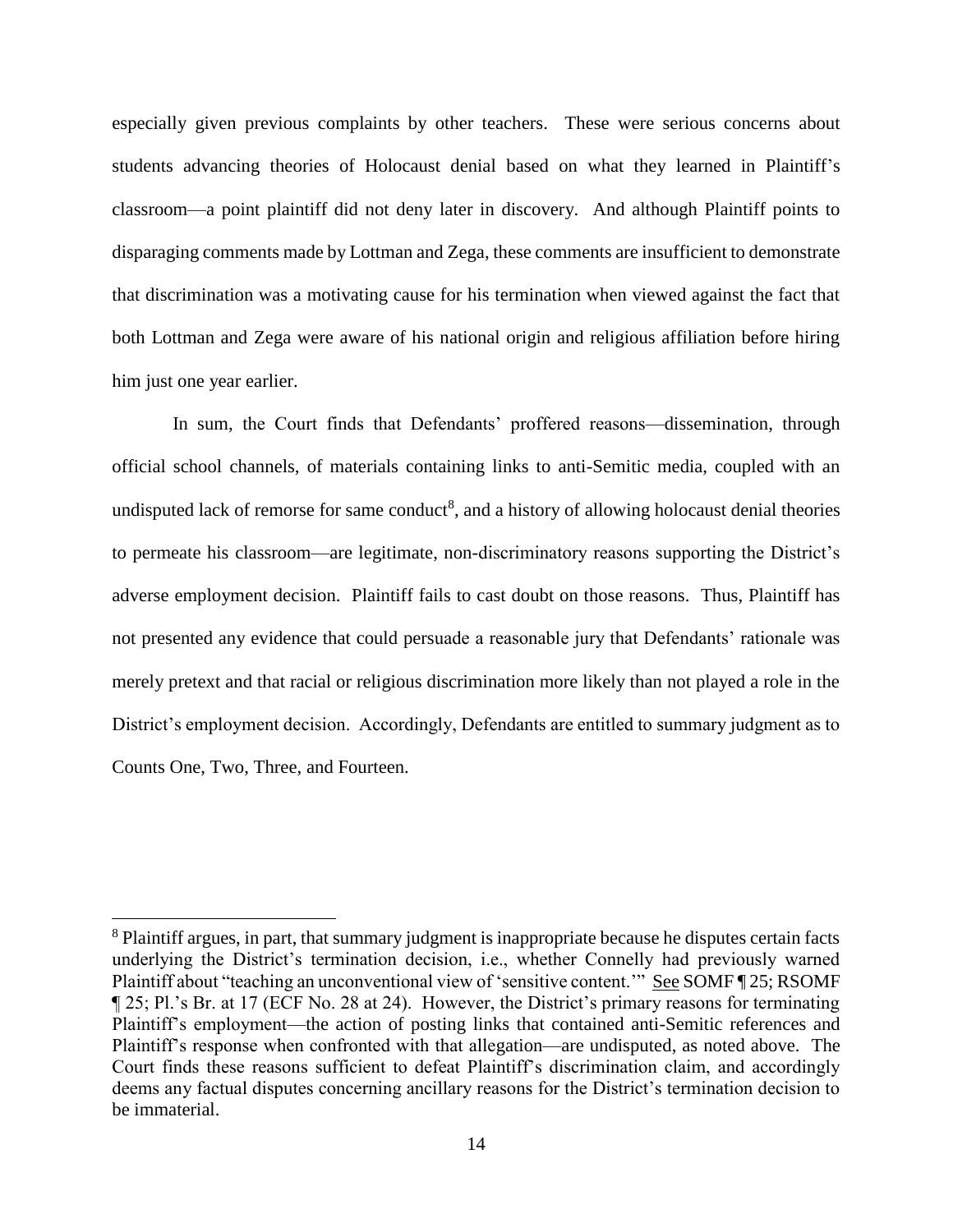#### **2. NJLAD—Hostile Work Environment (Count Five)**

Plaintiff contends that Defendants also violated the NJLAD by subjecting him to a hostile work environment. Defendants maintain that they are entitled to summary judgment on this claim because Plaintiff has failed to establish that he was subjected to pervasive harassment due to his race, religion, or perceived religion. The Court agrees.

To establish a hostile work environment claim, the plaintiff must show that: (1) he suffered intentional discrimination because of his membership in a protected class; (2) the discrimination was severe or pervasive; (3) the discrimination detrimentally affected the plaintiff; (4) the discrimination would detrimentally affect a reasonable person in like circumstances; and (5) the existence of <u>respondeat superior</u> liability. Mandel v. M & Q Packaging Corp., 706 F.3d 157, 167 (3d Cir. 2013); see also Sgro v. Bloomberg L.P., 331 F. App'x 932, 941 (3d Cir. 2009) ("New Jersey courts treat hostile work environment claims under the NJLAD the same as the Supreme Court treats hostile work environment claims under Title VII."). In determining whether a work environment is hostile, courts must "consider the totality of the circumstances, including 'the frequency of the discriminatory conduct; its severity; whether it is physically threatening or humiliating, or a mere offensive utterance; and whether it unreasonably interferes with an employee's work performance." Mandel, 706 F.3d at 168 (quoting Harris v. Forklift Sys., Inc., 510 U.S. 17, 23 (1993)). Significantly, "offhanded comments, and isolated incidents (unless extremely serious) are not sufficient to sustain a hostile work environment claim." Caver v. City of Trenton, 420 F.3d 243, 262 (3d Cir. 2005) (internal quotation marks omitted).

Here, Plaintiff alleges that comments made by Lottman while Plaintiff was employed by Woodbridge created a hostile work environment. In support of his claim, Plaintiff alleges that

15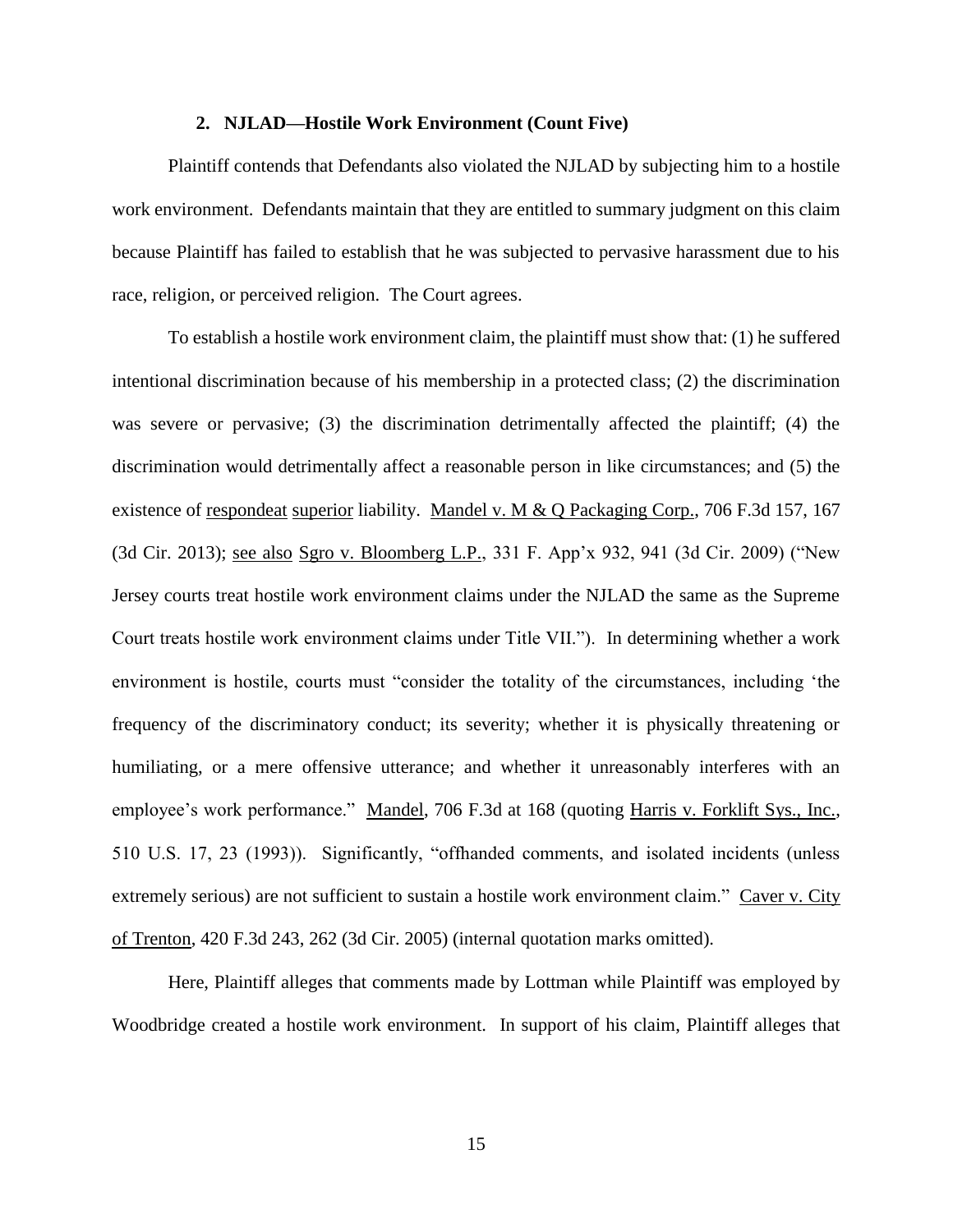Lottman made the following five<sup>9</sup> remarks prior to the events surrounding Plaintiff's termination. Pl.'s Br. at 25 (ECF No. 18 at 32). On one occasion, Lottman greeted Plaintiff by saying, "Hey, Arabia Nights." Ali Dep., Day 1 at 87:12-88:8 (ECF No. 25.6 at 122-23). One another single occasion, Lottman greeted Plaintiff by saying, "Hey, Big Egypt." Id. at 94:7-24 (ECF No. 25.6 at 129). During an in-class evaluation, Lottman once asked Plaintiff whether they "have computers in Egypt" when Plaintiff was experiencing technological difficulty in his classroom. Id. at 97:8-22 (ECF No. 25.6 at 132). When another teacher watched Plaintiff's students while he used the restroom, Lottman told that teacher, "you can't trust anybody with the last name Ali these days." Deposition of Patricia Pascucci, December 12, 2017 ("Pascucci Dep.) at 38:9-25 (ECF No. 28.11 at 12). Lottman "often times" referred to Plaintiff as "Mufasa" or "Mufasa Ali." Ali Dep., Day 1 at 88:20-89:2 (ECF No. 25.6 at 123-24). All of these alleged remarks, with the exception of Lottman referring to Plaintiff as "Mufasa," are alleged to have been isolated occurrences. Plaintiff never complained to his superiors or to any union representative about these comments. SOMF ¶ 67. When asked at his deposition why he did not complain, he responded, "I'm a big boy. As long as I'm getting my paycheck every two weeks, I could deal with words." Id.  $\sqrt{\phantom{a}}$  68.

Plaintiff also alleges that Lottman and Zega's comments during the meetings that precipitated his termination created a hostile work environment. Plaintiff alleges that Lottman said, "Figures, the Arab," after reading the words "Middle East" from the MEMRI website. Ali Dep., Day 1 at 175:21-24 (ECF No. 25.6 at 210). He alleges that Zega made the following discriminatory comments during their September 29, 2016 meeting. Pl.'s Br. at 25 (ECF No. 28

 $\overline{a}$ 

<sup>&</sup>lt;sup>9</sup> Plaintiff also alleges that Lottman "would say," "look out for the Egyptian," but does not specify whether this occurred on more than one occasion. Compl. ¶ 13 (ECF No. 1.1 at 11). Plaintiff fails to cite any underlying evidence to substantiate this claim, citing only to his Complaint. Because discovery has concluded and has apparently failed to produce any evidence to support this allegation, the Court will not consider it.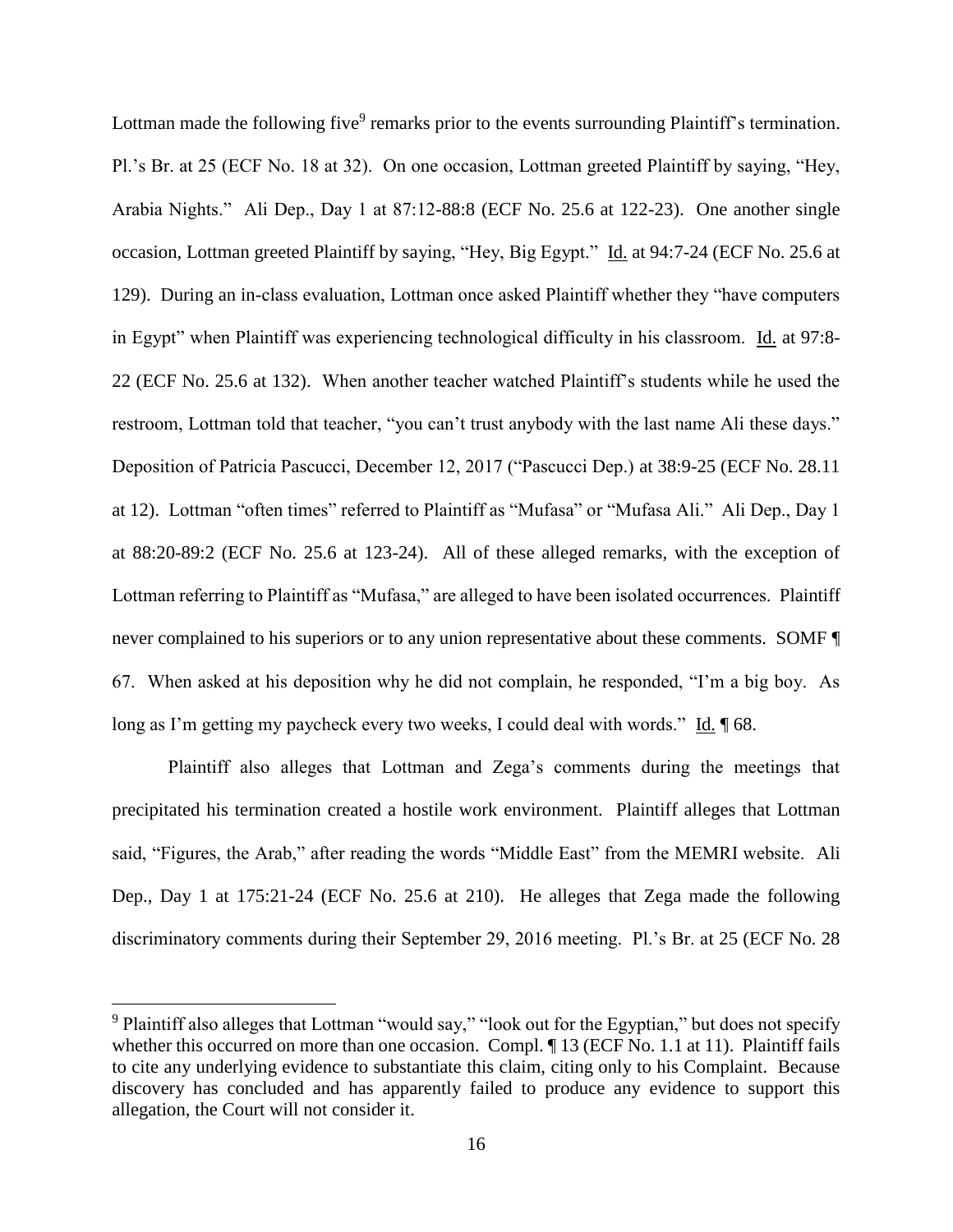at 32). Zega called Plaintiff anti-Semitic. Ali Dep., Day 1 at 190:7-9 (ECF No. 25.6 at 225). He asked Plaintiff whether he was "harboring terrorism" in his classroom. Id. at 197:14-17 (ECF No. 25.6 at 232). He told Plaintiff, "we don't want your kind in this district." Id. at 209:15-19 (ECF No. 25.6 at 244). Zega called Plaintiff "an obvious racist, bigoted conspiracy theorist." Id. at 210:9-10 (ECF No. 25.6 at 245).

Based on the allegations summarized above, no reasonable factfinder could conclude that the alleged discrimination was severe, pervasive, or regular. Plaintiff points to just five remarks over the course of an entire year to support the conclusion that he was subjected to a hostile work environment. While Lottman's comments are inappropriate if true, they fail to rise to the level necessary to establish a hostile work environment. Because Plaintiff alleges only a few isolated remarks rather than a pattern of discriminatory comments, he must demonstrate that the remarks were "extremely derogatory." See Nuness v. Simon & Schuster, Inc., 325 F. Supp. 3d 535, 550 (D.N.J. 2018) (internal quotation marks omitted). Plaintiff has failed to do so.

None of Lottman's comments were physically threatening. Lottman's greetings, "Hey, Big Egypt" and "Hey, Arabia Nights," his inquiry about whether they "had computers in Egypt," and his comment that "you can't trust anyone with the last name Ali these days," while inappropriate, do not rise to the level of unreasonably interfering with an employee's work environment. Cf. Ahmed v. Interstate Mgmt. Co., 11-683, 2012 WL 3038523, at \*17 (D.N.J. July 25, 2012) (finding co-workers' use of ethnic epithets, including references to Plaintiff as "Indian," "terrorist," and "Arab," while certainly "offensive and inappropriate," did not form basis for hostile work environment where plaintiff did not report the conduct). Finally, Lottman's alleged reference to Plaintiff's middle name, Mostafa, as "Mufasa," although inappropriate and unprofessional, does not appear to be related to Plaintiff's racial or religious identity. Viewed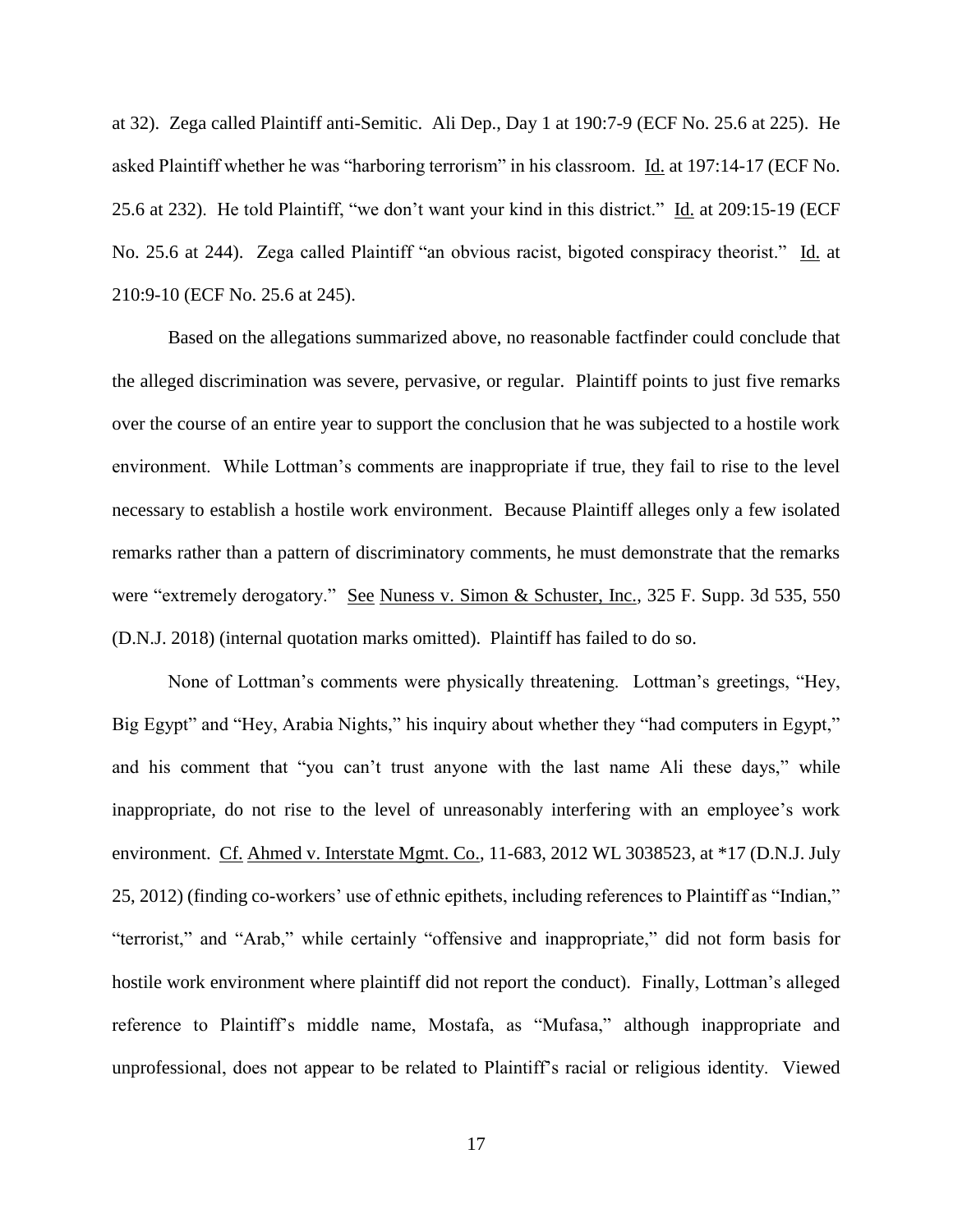together, the Court finds the frequency and severity of the conduct alleged to be relatively minimal. Compare Streater v. City of Camden Fire Dept., 567 F. Supp. 2d 667, 674 (D.N.J. 2008) (finding sufficient evidence of pervasiveness where defendants "regularly made jokes with racial themes" and "threatening comments with offensive racial content") and Nuness, 325 F. Supp. 3d at 546- 550 (concluding reasonable factfinder could find hostile work environment where "abusive coworker called [Plaintiff] a contraction of the N-word and pig") with McKinnon v. Gonzales, 642 F. Supp. 2d 410, 423 (D.N.J. 2009) (finding "the brief collection of unfriendly comments" insufficient to rise to the level of pervasive hostility). Moreover, the fact that Plaintiff never reported the comments to a union representative or a member of the District's administration supports the conclusion that the remarks did not unreasonably interfere with his work performance.

The same analysis applies to the remarks Lottman and Zega made during the meetings leading up to Plaintiff's termination. Zega's alleged statements characterizing Plaintiff as "anti-Semitic" and "an obvious racist, bigoted conspiracy theorist" are general insults that do not directly relate to Plaintiff's racial or religious identity. Plaintiff alleges that Lottman and Zega made disparaging comments at the termination meeting when discussing Plaintiff's decision to include articles containing repugnant anti-Semitic content on his school webpage. The alleged comments—"Figures, the Arab," "we don't want your kind in this district," and Zega's inquiry about whether Plaintiff was "harboring terrorism" in his classroom—while inappropriate, do not rise to the level of creating a hostile work environment for the reasons articulated above. None of the comments are physically threatening or had the potential to unreasonably interfere with Plaintiff's work performance.

Accordingly, no reasonably jury could conclude that Plaintiff was the victim of a hostile work environment. Defendants' Motion for Summary Judgment is granted as to Count Five.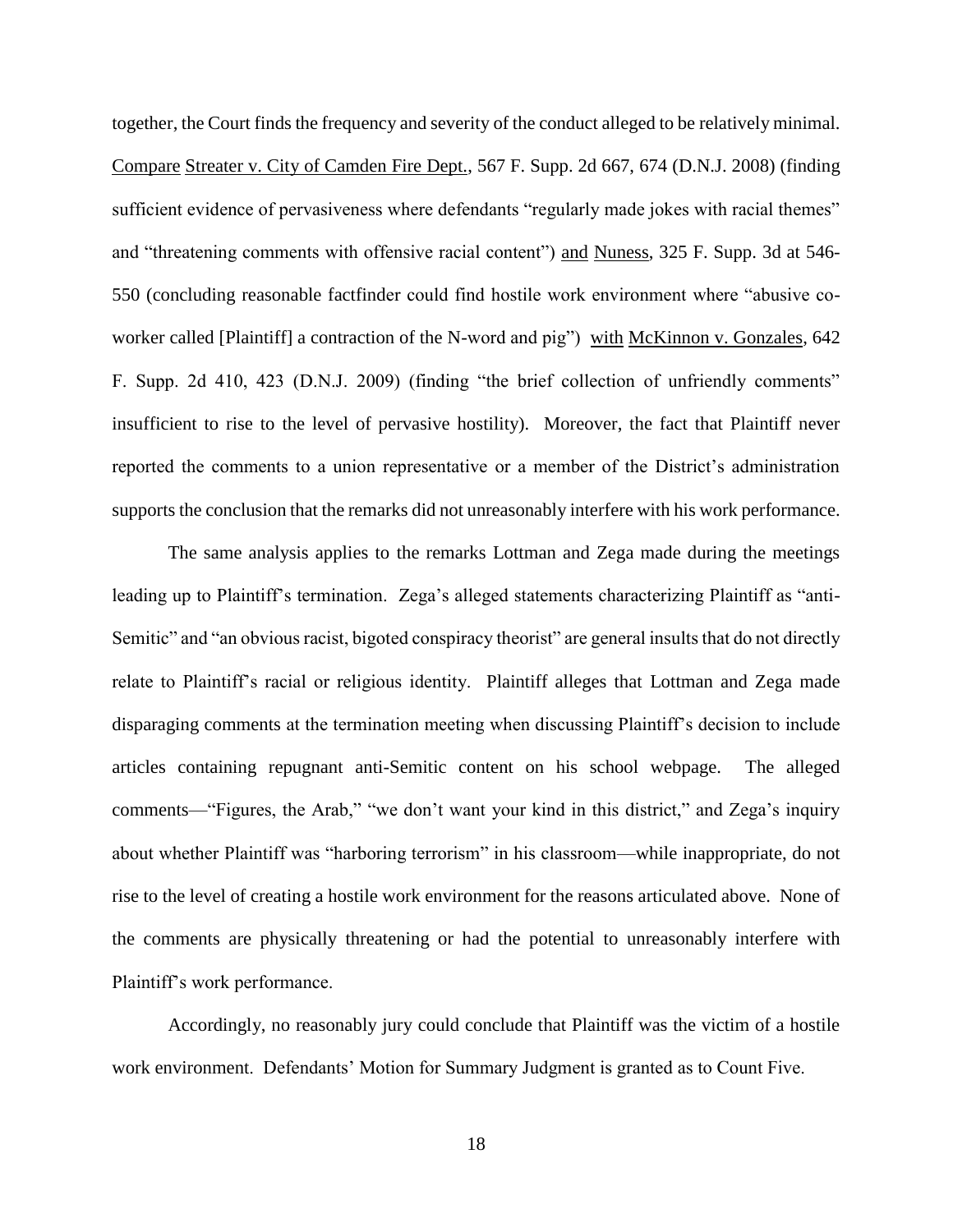#### **3. NJLAD—Aiding and Abetting (Count Four)**

The NJLAD imposes liability upon individual defendants who aid and abet an employer's NJLAD violations. N.J.S.A. § 10:5-12(e). An employee may be held liable for aiding and abetting under the NJLAD if a plaintiff establishes the following elements: "(1) the party whom the defendant aids must perform a wrongful act that causes an injury; (2) the defendant must be generally aware of his role as part of an overall illegal or tortious activity at the time he provides the assistance; (3) the defendant must knowingly and substantially assist the principal violation." Taylor v. Lincare, Inc., 15-6284, 2016 WL 3849852, at \*7 (D.N.J. July 15, 2016) (internal quotation marks omitted). A violation of the NJLAD on the basis of aiding and abetting must be predicated on an underlying NJLAD violation. See id. at 21-22 ("Therefore, because Plaintiff's underlying causes of action fail, there can be no claim for aiding and abetting in violation of the NJLAD.") (internal quotation marks omitted). Because the Court has granted summary judgment as to all other NJLAD Counts, Defendants are likewise entitled to summary judgment as to Count Four.

#### **B. Defamatory Statements**

Plaintiff claims that Zega made statements to the press that defamed Plaintiff. Defendants submit that they are entitled to summary judgment on Plaintiff's defamation claims because the statements are non-defamatory as a matter of law. The Court agrees.

 On September 28, 2016, Defendant Zega was interviewed by a television news station. Zega made the following statements, which Plaintiff claims are "false and defamatory." Pl.'s Br. at 30 (ECF No. 28 at 37). In reference to the MEMRI articles, Zega stated: "It's upsetting . . . that somebody would do this. It's upsetting that somebody would, especially a teacher, would distribute this message. It is . . . absolutely not something that the District agrees with in any way."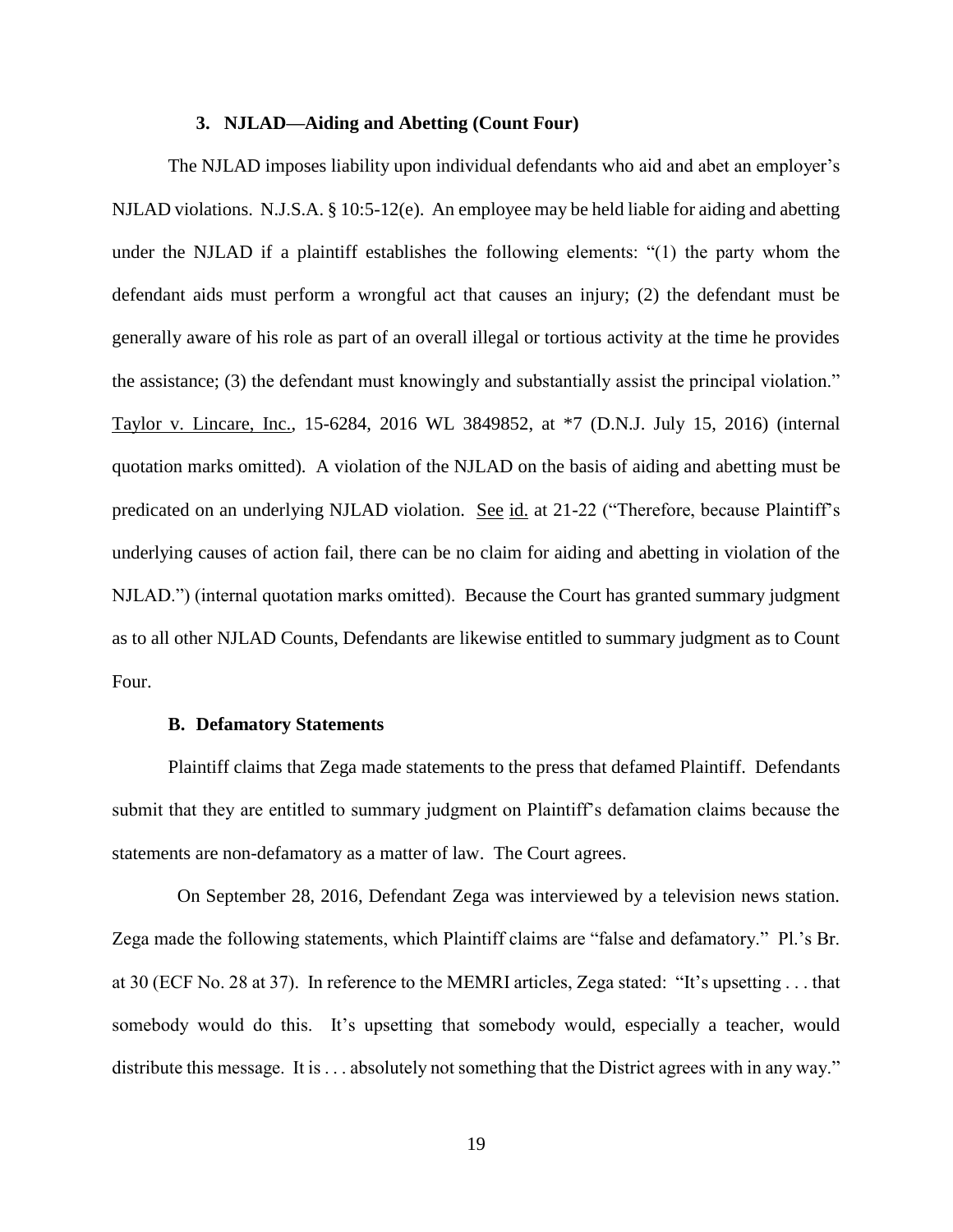SOMF ¶ 62. Zega also stated that the District took "swift action" to remove the links and that the teacher would be "disciplined severely," if warranted, following an investigation. Id. ¶ 61. At the end of the news report, Zega was asked whether there is "any excuse for something like this." Zega responded, "No. No, there is not." Video Recording, Exhibit J to ECF No. 25.

# **1. State Law Claims—Defamation (Count Eight); Libel (Count Nine); and False Light/Invasion of Privacy (Count Ten)**

To establish defamation under New Jersey law, a plaintiff must demonstrate that the defendant: (1) made a false and defamatory statement concerning the plaintiff; (2) communicated the statement to a third party; and (3) had a sufficient degree of fault. Cruz v. HSBC, 10-135, 2010 WL 2989987, at  $*2$  (D.N.J. July 26, 2010). A defamatory statement "is one that subjects an individual to contempt or ridicule, one that harms a person's reputation by lowering the community's estimation of him or by deterring others from wanting to associate or deal with him." Petro-Lubricant Testing Labs., Inc. v. Adelman, 233 N.J. 236, 253 (2018). Courts consider a challenged statement's content, verifiability, and context in determining whether it has a defamatory meaning. Leang v. Jersey City Bd. of Educ., 198 N.J. 557, 585 (2009). As part of that inquiry, statements of opinion are not defamatory. DeAngelis v. Hill, 180 N.J. 1, 14 (2004). New Jersey's defamation law "generally does not distinguish between actionable conduct in print or electronic form." Petro-Lubricant, 233 N.J. at 252; see W.J.A. v. D.A., 210 N.J. 229, 238-39 (2012) ("A defamatory statement may consist of libel or slander.")

Here, Plaintiff points to three statements he alleges to be defamatory. First, Zega's statement that "[i]t's upsetting that somebody would . . . distribute this message" and that the disseminated materials are "not something that the District agrees with in any way" are matters of opinion. They are not actionable false statements of fact. Second, Zega's statement that there is "no excuse" for posting the MEMRI articles likewise expresses a non-actionable opinion. See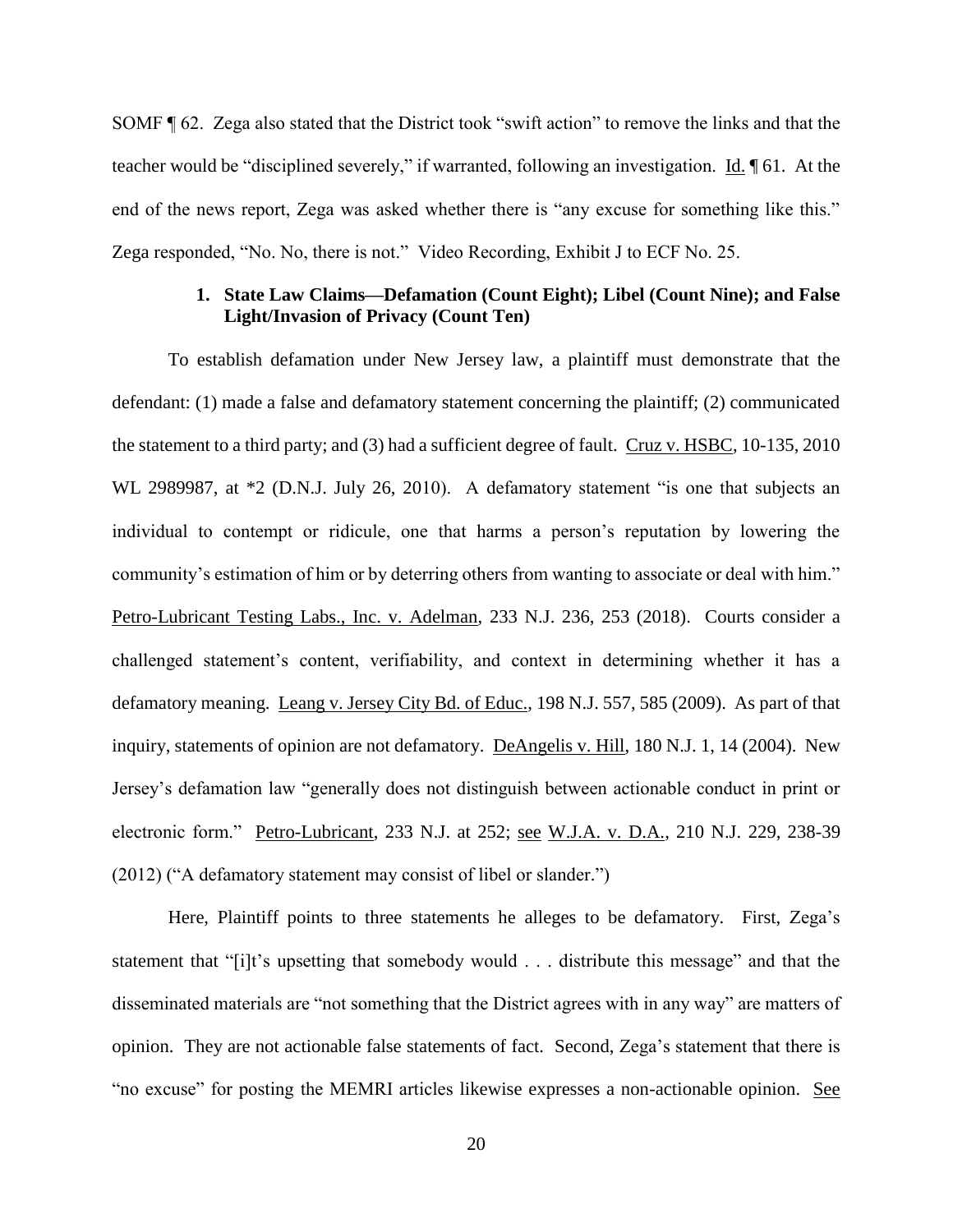Lynch v. N.J. Educ. Ass'n, 161 N.J. 152, 168 (1999) ("If a statement could be construed as either fact or opinion, a Defendant should not be held liable."). Finally, Zega's statement that the District took "swift action" to remove the links and that "the teacher [would] be disciplined severely" if warranted following an investigation are non-defamatory because they are not false. Plaintiff does not argue otherwise.

In order to state a claim for False Light under New Jersey law, a plaintiff must demonstrate that: (1) "the false light in which the other was placed would be highly offensive to a reasonable person"; and (2) "the actor had knowledge of or acted in reckless disregard as to the falsity of the publicized matter and the false light in which the other would be placed." DeAngelis, 180 N.J. at 19. Plaintiff is unable to state a claim for false light for the same reasons expressed above. See Edelman v. Croonquish, 09-1938, 2010 WL 1816180, at \*7 (D.N.J. May 4, 2010) ("The tort of false light requires 'that the published material contain a false portrayal . . . . Opinion statements . . . are generally not capable of proof of truth or falsity."); Arista Records, Inc. v. Flea World, Inc., 356 F. Supp. 2d 411, 425 (D.N.J. 2005) ("[O]pinions cannot form the basis of a claim for false light or defamation.").

Accordingly, Defendants are entitled to summary judgment on Counts Eight, Nine, and Ten.

# **2. 42 U.S.C. § 1983—Defamation (Count Eleven)**

Plaintiff argues that Zega's allegedly defamatory statements deprived him of his "liberty interest in his reputation." Pl.'s Br. at 33 (ECF No. 28 at 40). In order to prevail on a claim under § 1983, a plaintiff must prove that "his constitutional rights were violated by someone acting under color of state law." See Rodriguez v. Fajardo, 06-4996, 2007 WL 1959254, at  $*7$  (D.N.J. July 3, 2007). Courts in this district have recognized that it is "well-settled that 'reputation alone is not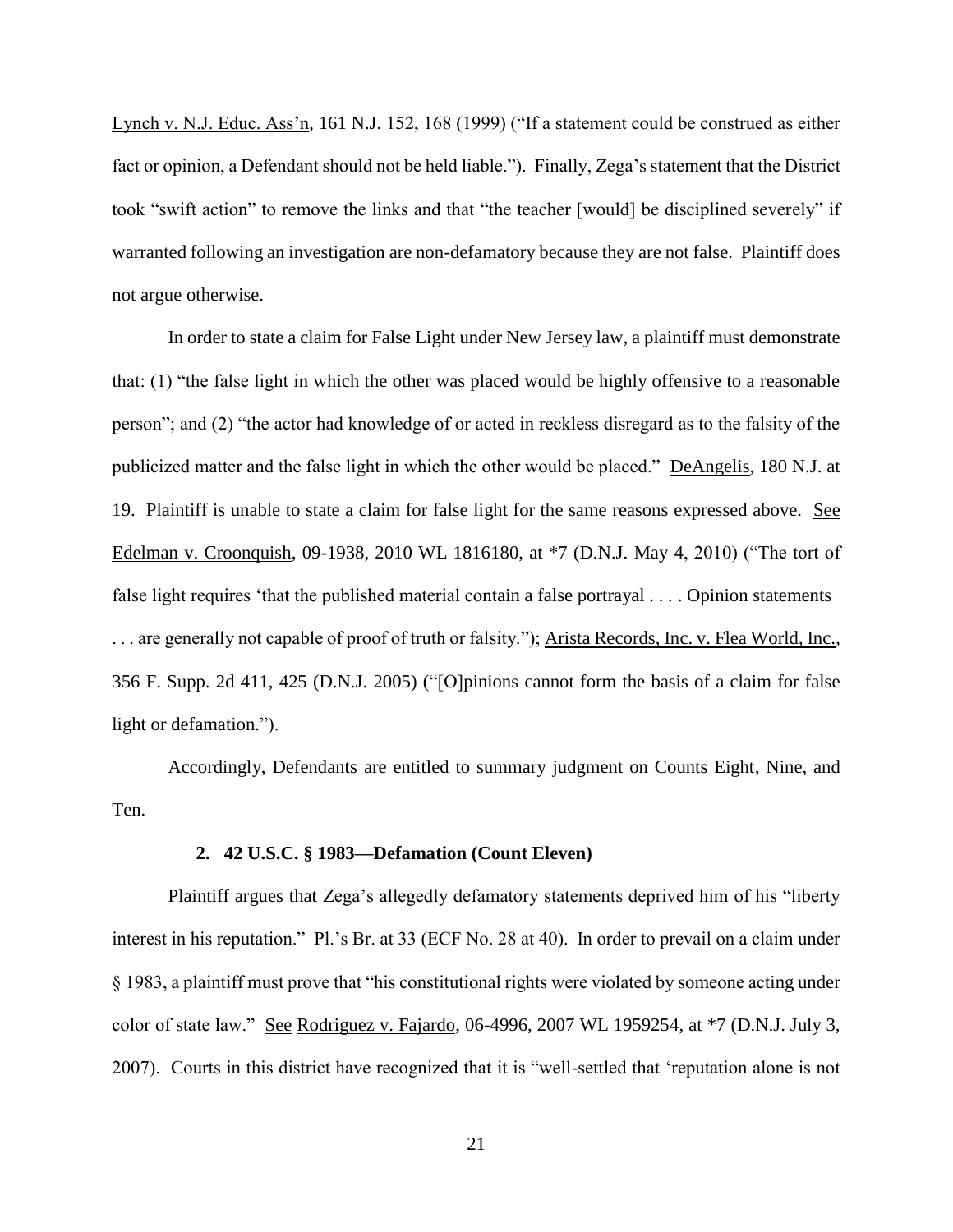an interest protected by the Due Process Clause,' and that 'defamation is actionable under 42 U.S.C. § 1983 only if it occurs in the course of or is accompanied by a change or extinguishment of a right or status guaranteed by state law or the Constitution.'" Stolinski v. Pennypacker, 07- 3174, 2008 WL 5136945, at \*11 (D.N.J. Dec. 4, 2008) (quoting Clark v. Twp. of Falls, 890 F.2d 611, 619 (3d Cir. 1989)). As a result, the Third Circuit has rejected "claims for simple defamation under § 1983." See Rivera v. Zweigle, Civ. No. 13-3024, 2014 U.S. Dist. LEXIS 170580, at \*13-14 n.3 (D.N.J. Dec. 9, 2014).

Here, Plaintiff alleges that "Defendant Zega created and disseminated a false and defamatory impression about Plaintiff in connection with his termination, thus, depriving Plaintiff of a protected liberty interest in his reputation." Compl. ¶ 126 (ECF No. 1.1). Alleging a "claim for simple defamation" and loss of nothing more than the liberty interest in his reputation, Plaintiff's claim falls squarely into the type of case prohibited by the case law in this district. The Court grants Defendants' Motion for Summary Judgment as to Count Eleven.

#### **C. First Amendment Claims (Counts Twelve and Thirteen)**

Plaintiff alleges that Defendants violated his rights to free speech and academic freedom rights under the First Amendment of the United States Constitution. Defendants submit that they are entitled to summary judgment on these claims because Plaintiff has failed to demonstrate that the speech at issue was protected. The Court agrees.

In order to establish a First Amendment retaliation claim, a public employee must demonstrate that: (1) "his [activity] is protected by the First Amendment"; and (2) "the [activity] was a substantial or motivating factor in the alleged retaliatory action." Falco v. Zimmer, 17-3396, 2019 WL 1569564, at \*6 (3d Cir. Apr. 11, 2019). Speech must involve "a matter of public concern" to qualify as protected speech. Hashem v. Hunterdon County, 15-8585, 2016 WL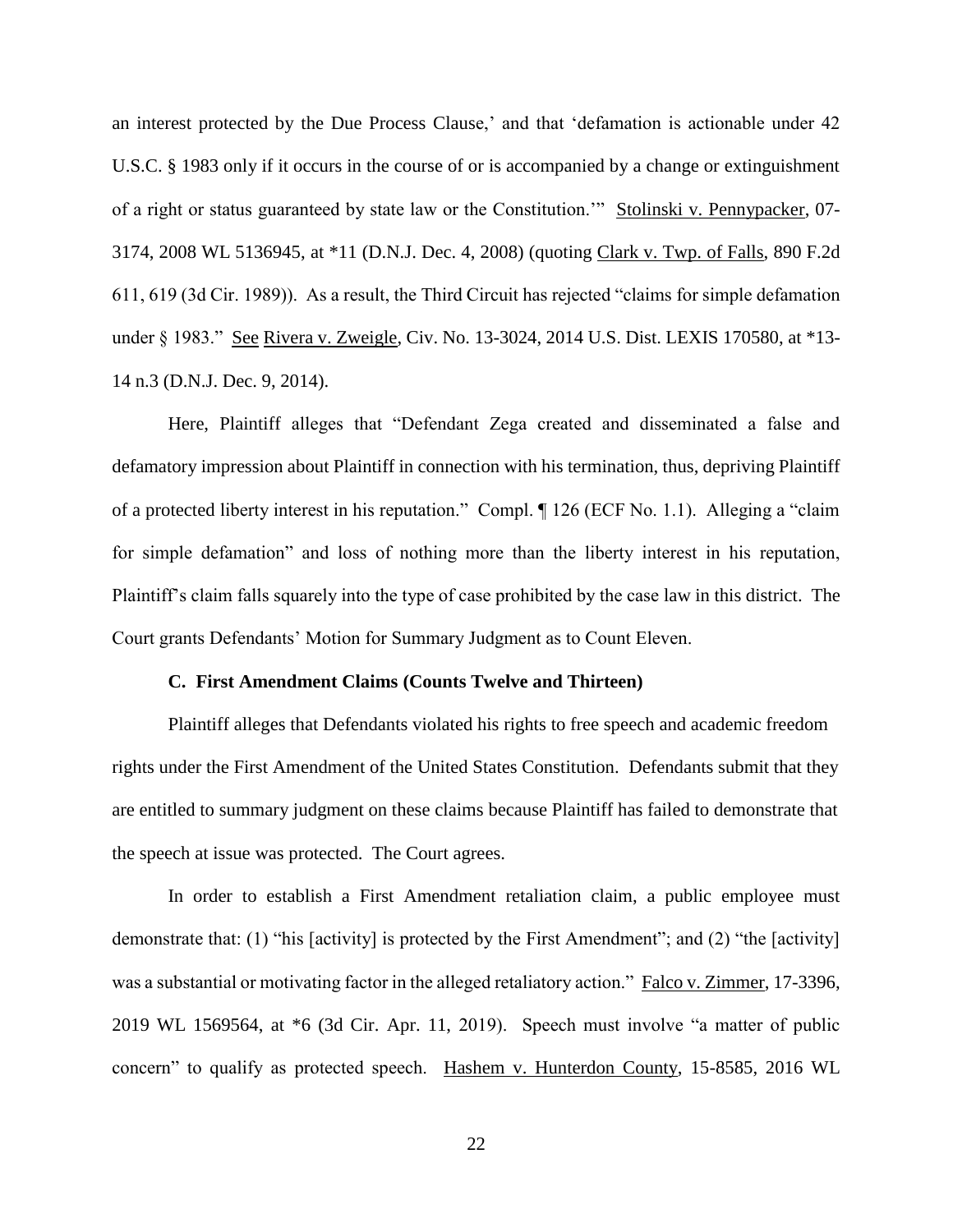5539590, at \*19 (D.N.J. Sept. 29, 2016). Matters of public concern arise from speech that relates to "political, social, or other concerns to the community." Id. (quoting Baldassare v. New Jersey, 250 F.3d 188, 195 (3d Cir. 2001)). The Third Circuit has consistently held that there are "recognized limitations upon free speech" in the educational setting. Brown v. Armenti, 247 F.3d 69, 74 (3d Cir. 2001); see Edwards v. Cal. Univ. of Penn., 156 F.3d 488, 491 (3d Cir. 1998) ("[A] public university professor does not have a First Amendment right to decide what will be taught in the classroom."). A teacher's in-class conduct is not protected speech. Id. (delineating "in the classroom" conduct as that which falls into the category of "[t]he four essential freedoms that constitute academic freedom[, which] have been described as a university's freedom to choose who may teach, what may be taught, how it shall be taught, and who may be admitted to study"); Bradley v. Pittsburgh Bd. of Educ., 910 F.2d 1172, 1176 (3d Cir. 1990) (citing Clark v. Holmes, 474 F.2d 928 (7th Cir. 1972), in which the Seventh Circuit issued a per curiam opinion upholding a school district's decision to terminate a teacher whose biology classes contained too much discussion of sex).

In Plaintiff's free speech claim, he alleges that he "engaged in activity protected by the First Amendment when he posted, on the school's public portal, alternative views on the cause of the September 11, 2001 attacks." Compl. ¶ 135. Plaintiff asserts identical allegations in support of his academic freedom claim. However, the District, not Plaintiff, has the ultimate right to decide what will be taught in the classroom. See Brown, 247 F.3d at 74; Edwards, 156 F.3d at 491 (finding no right to use certain educational materials in the classroom). Accordingly, Plaintiff has failed to demonstrate that posting the MEMRI links on the school-sponsored website constitutes protected speech. Defendants are entitled to summary judgment on Counts Twelve and Thirteen.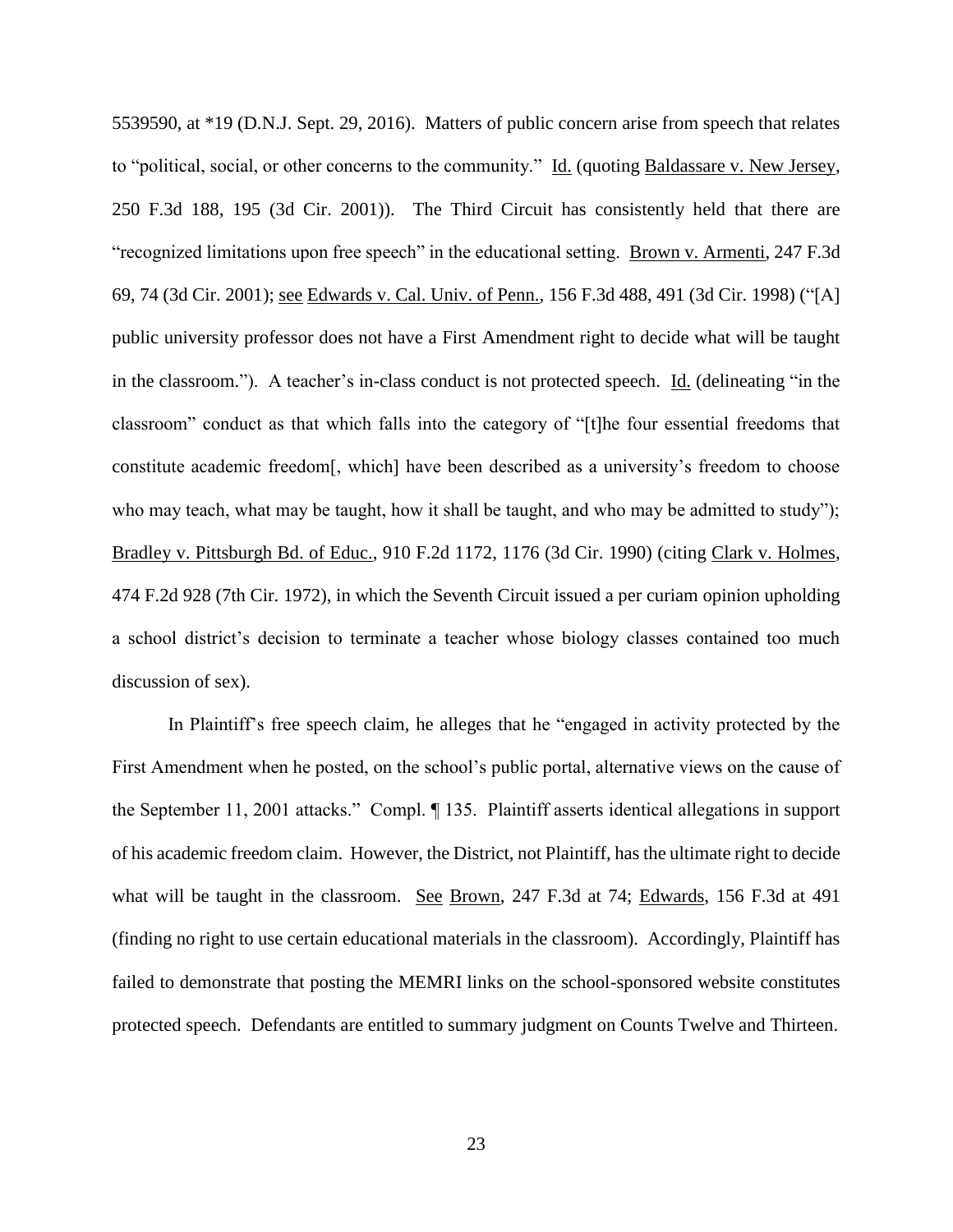#### **D. Consolidated Omnibus Budget Reconciliation Act**

In Count Fifteen, Plaintiff alleges that Defendants violated COBRA by failing to "provide Plaintiff with the COBRA Election Notice notifying him of the COBRA Health Benefits Program." Compl.  $\P$  160. Defendants submit that they are entitled to summary judgment because they sent a notice to Plaintiff's last known address. The Court agrees.

COBRA provides that an employer's plan administrator must provide notice to employees of their COBRA rights upon the occurrence of a qualifying event, such as termination of employment. 29 U.S.C. § 1166(a). Courts in this district have ruled that mailing a notice to an employee's last known address constitutes a good faith attempt at COBRA compliance. McGoldrick v. TruePosition, Inc., 623 F. Supp. 2d 619, 633 (D.N.J. 2009) (noting COBRA Congressional Congress Committee's expressed intention that "notice by mail to the qualified beneficiary's last known address to be adequate"); Vanderhoof v. Life Extension Inst., 988 F. Supp. 507, 518 (D.N.J. 1997) (same). The employer is not required to prove that the notice was received. McGoldrick, 623 F. Supp. 2d at 633.

Here, Plaintiff argues that Defendants violated COBRA because he never received a notice. However, Defendants submitted a Certification from the District's benefits and insurance specialist indicating that she mailed a letter advising Plaintiff of his rights under COBRA on October 28, 2016. Certification of Nancy Alberici ¶ 2 (ECF No. 25.6 at 599). She certified that she sent the letter via regular mail to the home address maintained on file. Id. ¶ 3. The letter, dated October 28, 2016, is attached to the Certification. ECF No. 25.6 at 602. Defendants have met their burden of demonstrating a good faith effort to notify Plaintiff of his rights in accordance with COBRA. The Court grants summary judgment as to Count Fifteen.